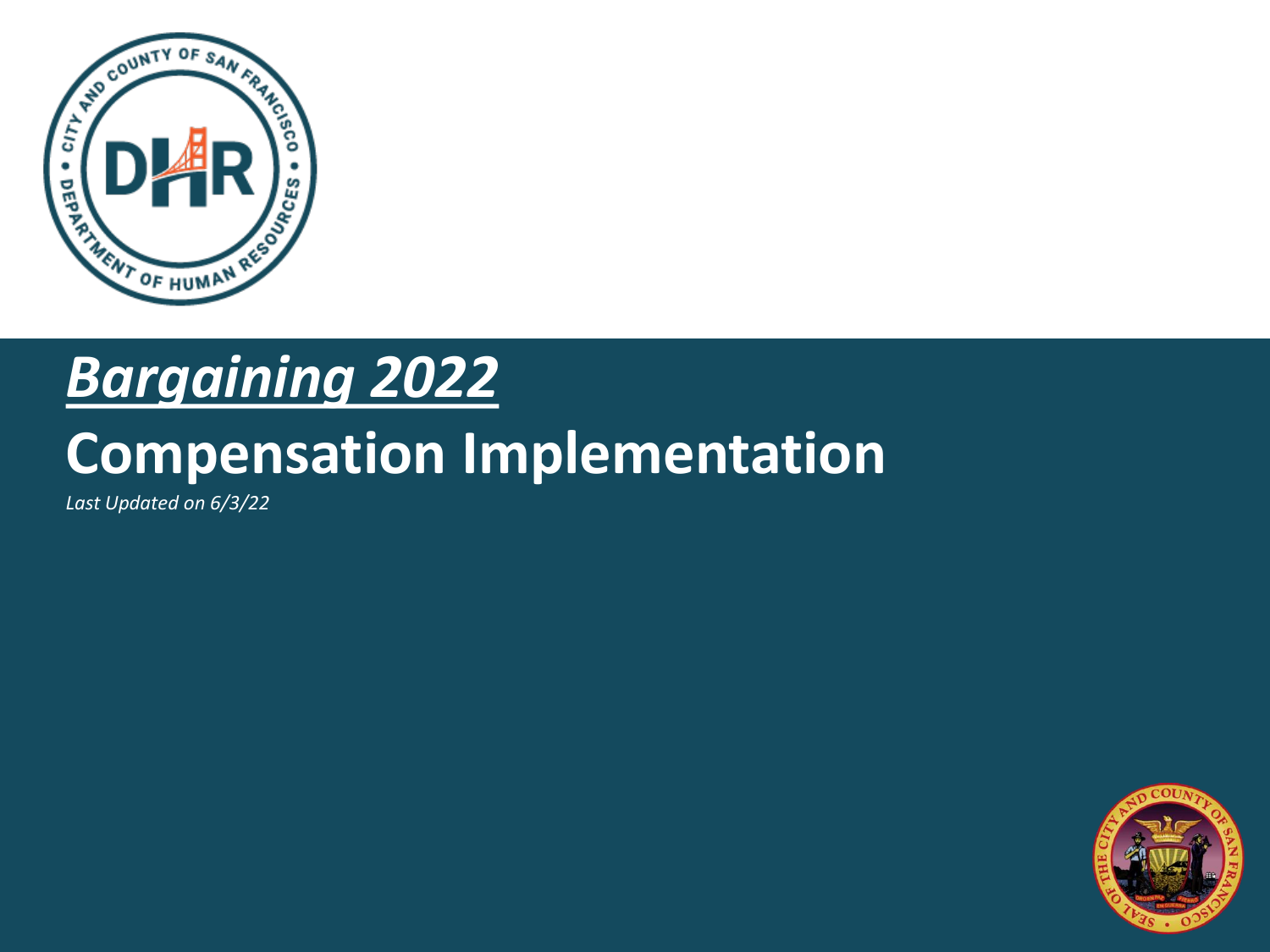

#### Citywide Agreements

- **General Wage Increases**:
	- $7/1/22$ : 5.25%
	- 7/1/23: 2.50%, except that if the March 2023 Joint Report, prepared by the Controller, the Mayor's Budget Director, and the Board of Supervisors' Budget Analyst, projects a budget deficit for fiscal year 2023-2024 that exceeds \$300 million, then the base wage adjustment due on July 1, 2023, will be delayed by approximately six (6) months, to be effective January 6, 2024.
	- 1/6/24: 2.25%, except that if the March 2023 Joint Report, prepared by the Controller, the Mayor's Budget Director, and the Board of Supervisors' Budget Analyst, projects a budget deficit for fiscal year 2023-2024 that exceeds \$300 million, then the base wage adjustment due on January 6, 2024, will be delayed by approximately six (6) months, to be effective close of business June 30, 2024.
- **Term**: 2 Years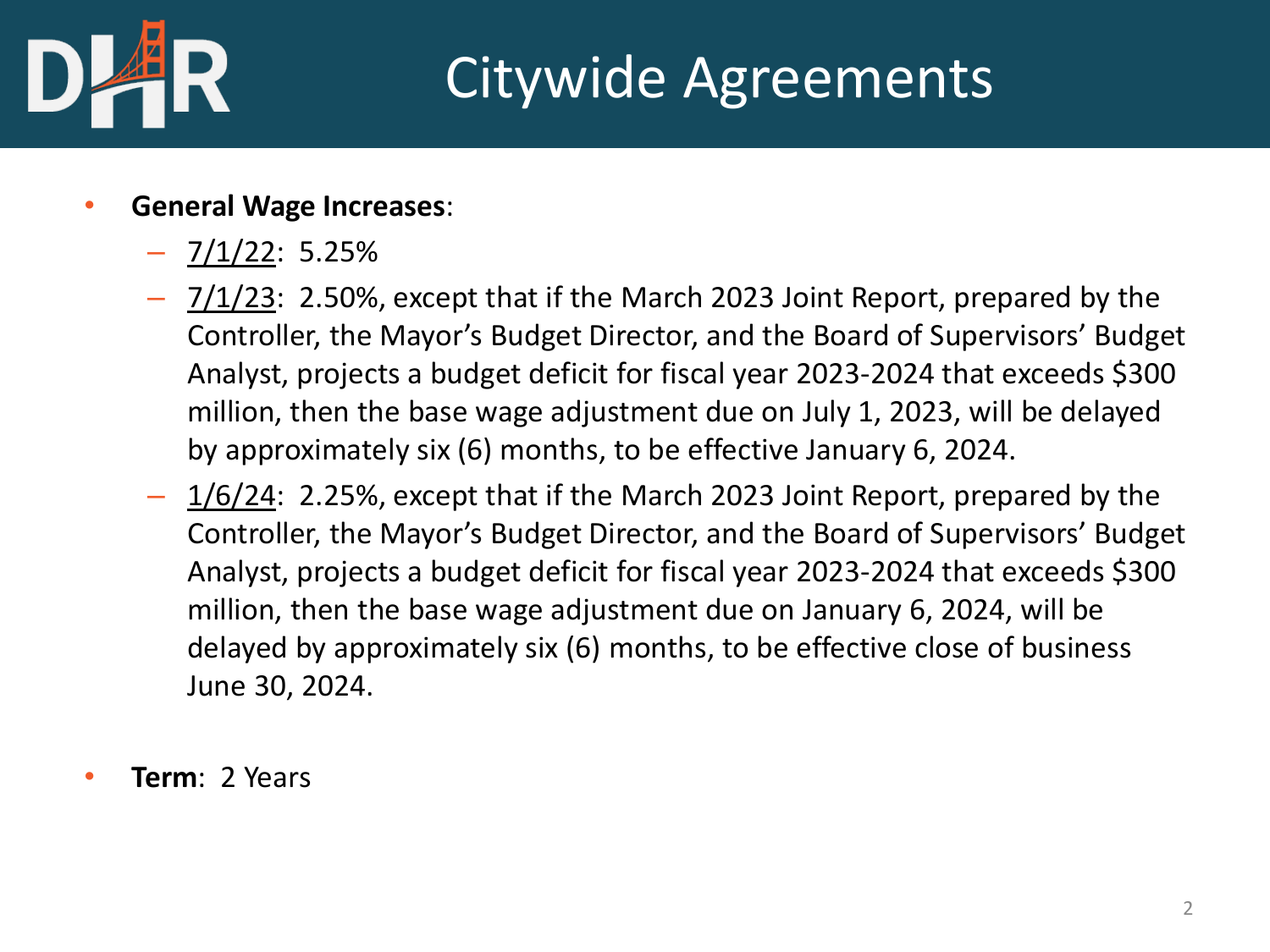

#### Citywide Agreements

- **Life Insurance**: \$50,000 (Building Inspectors; Electricians; Laborers, Stationary Engineers, TWU Local 250-A (Multi), Painters)
- **In-Lieu Legal Holidays**: Shall automatically carry over into the next fiscal year (Building Inspectors, IFTPE, Local 21, Laborers, SEIU, Local 1021, Misc., Stationary Engineers, Municipal Attorneys, UAPD, Operating Engineers, DPOA, DAIA, Electricians, Teamsters, Local 856 (Multi), Supervising Probation Officers, Painters, Sup. Nurses, SEIU, Nurses)
- **Legal Holidays for Part-time Employees**: No longer based on hours worked in the previous pay period (MEA, Misc., SEIU, Local 1021, Misc., DPOA, Electricians, Teamsters, Local 856 (Multi), Sup. Nurses, SEIU, Nurses)
- **Lead Pay**: \$15.00 a day (Auto. Mach., Laborers, Plumbers, Stationary Engineers, TWU Local 250-A (Multi), TWU Local 250-A (7410), Electricians, Teamsters, Local 856 (Multi), IFPTE, Local 21, Painters, Crafts Coalition)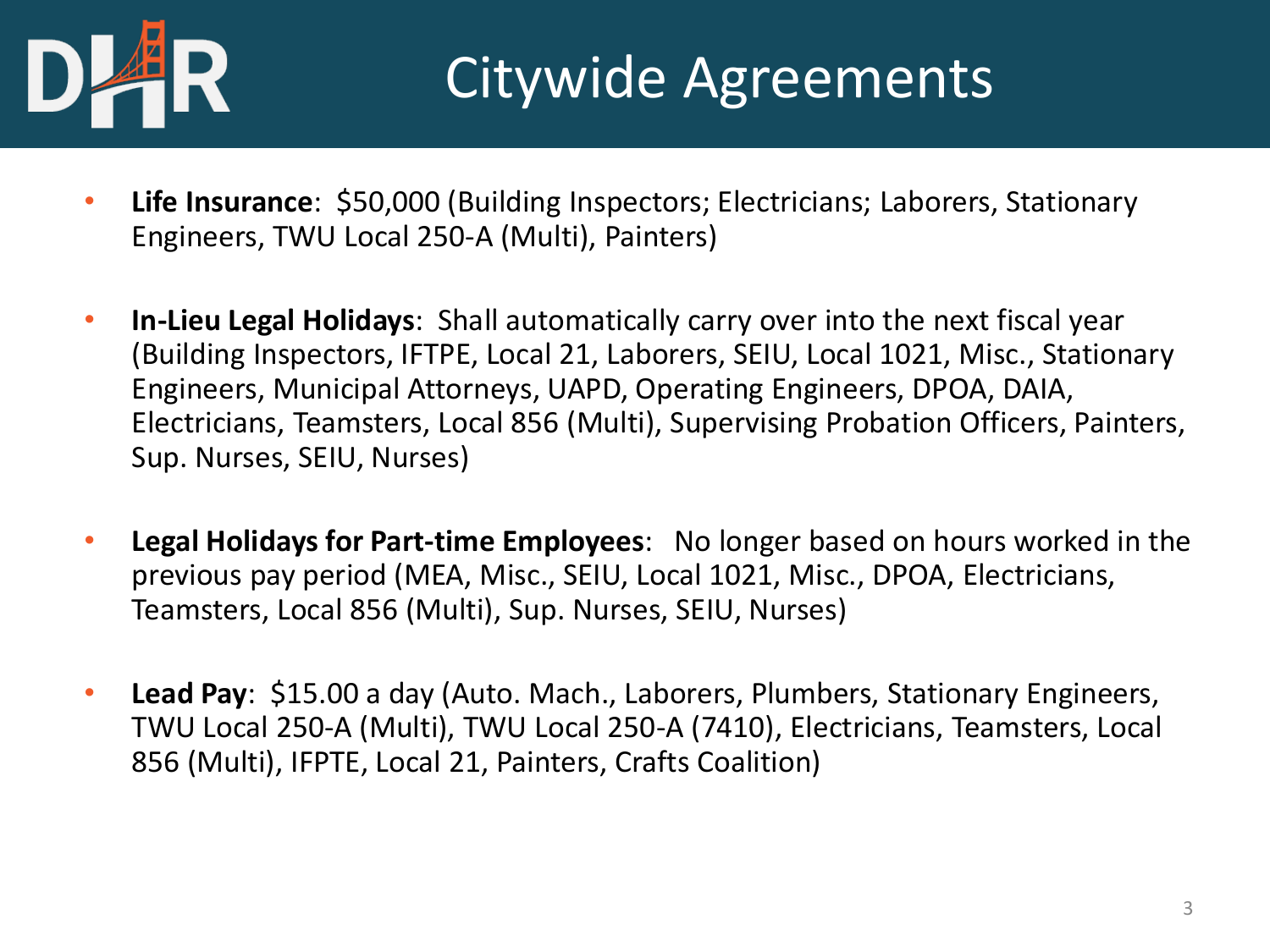

#### Citywide Agreements

- **Acting Assignment Pay**:
	- $-$  Eligibility: After the  $10^{th} \rightarrow 5^{th}$  day (Building Inspectors, Laborers, Electricians)
	- Rate:  $5.00\% \rightarrow 7.50\%$  (Building Inspectors, Laborers, UAPD, MEA Misc.)
- **Report Acting Assignments to DHR After 6 months**: Laborers, IFPTE, Local 21, Electricians, SEIU, Local 1021 Misc., Crafts Coalition
- **Floating Holiday Carryover**: Automatic carryover of unused FHs earned in one year, but unused to the next fiscal year (MAA, MEA, TWU Local 250-A (Multi), TWU Local 250-A (7410))
- **Floating Holiday Access**: Access upon hire (Crafts Coal., Stat. Eng.)
- **Floating Holiday Allocations:**  $4 \rightarrow 5$  days per year (Teamsters, L856 (Misc.), TWU, Local 200)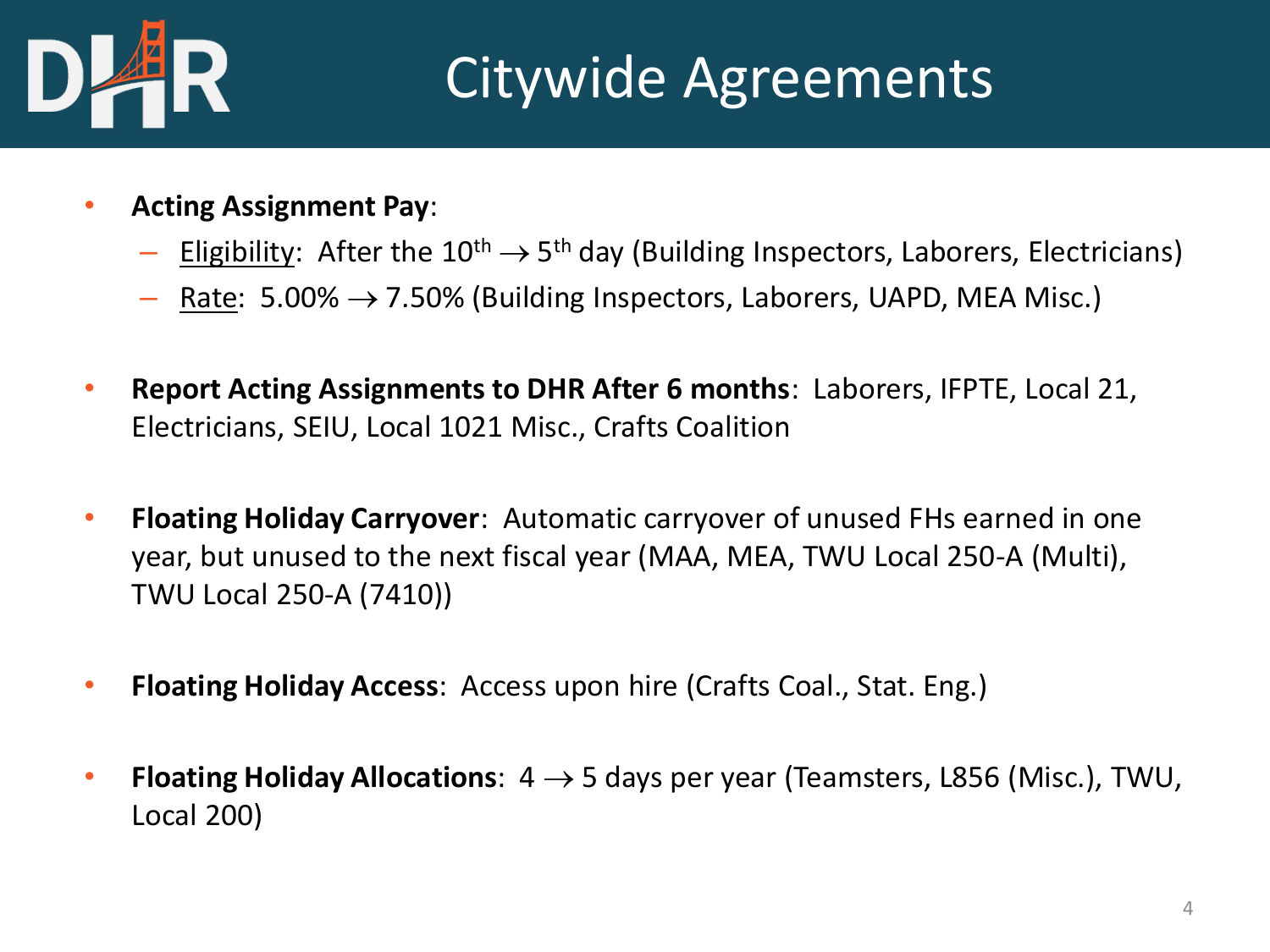# SEIU, Local 1021, Miscellaneous

- **Wage Adjustments**:
	- 1762 Senior Print/Mail Machine Operator: 5.25% on 7/1/22
	- 2430 Medical Evaluation Assistant: Same step structure as 2303 Patient Care Assistants
	- 2622, 2624 and 2626 Dieticians: (applied before COLA)
		- 2622 and 2624: 10.57% on 7/1/22
		- $\blacksquare$  2626: 5.77% on 7/1/22
	- 3378 Animal Control Assistant Supervisor: 11.50% on 7/1/22
	- 7243 Parking Meter Repair Supervisor I: 13.75% on 7/1/22 (applied before COLA).
- **2524 Sr. Morgue Attendant**: \$10,000 lump sum in pay issued on 8/16/22
- **Longevity Pay**:  $$0.30 \rightarrow $0.50$  per hour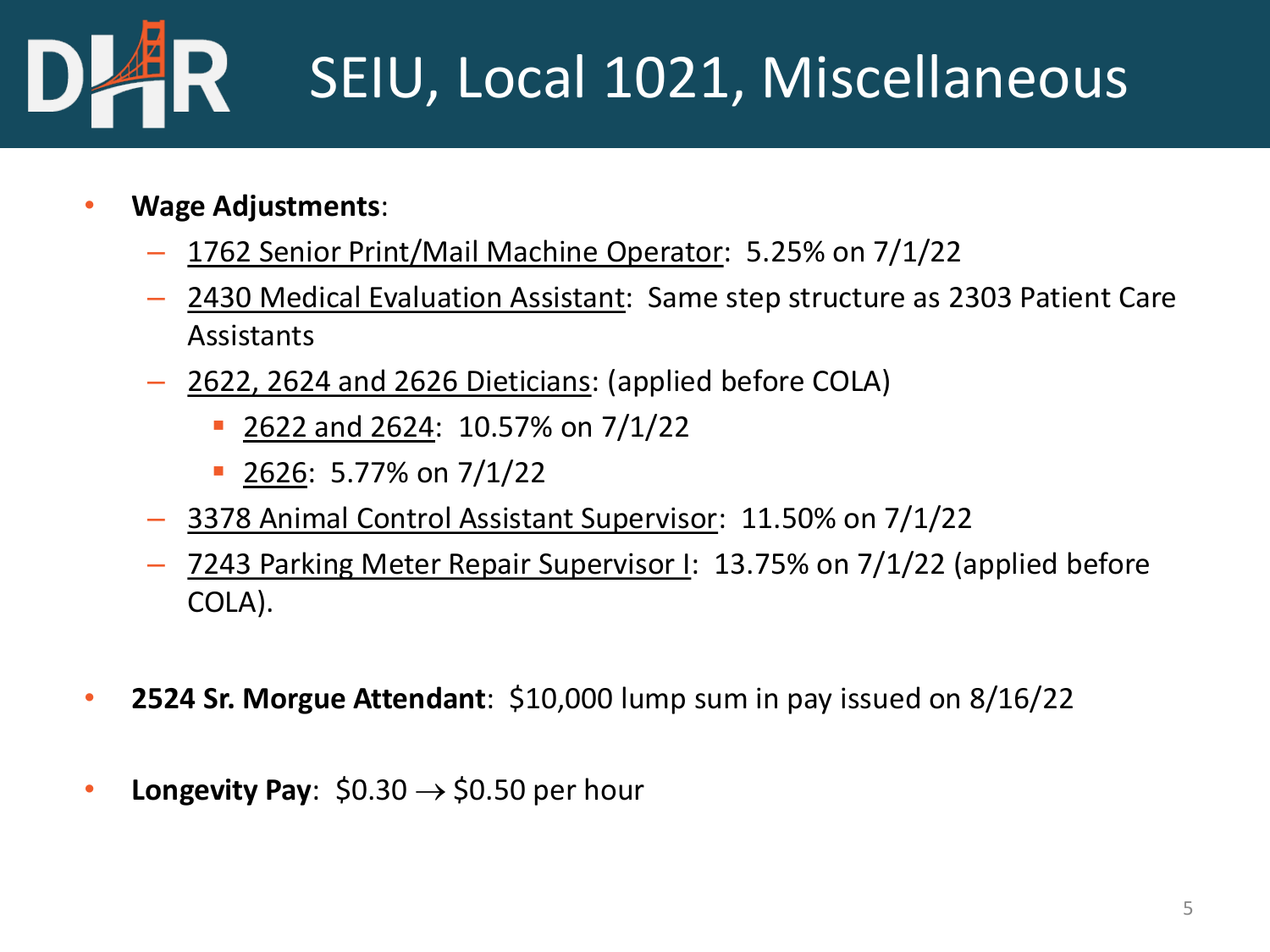

- **20/20 Program:** \$200,000 → \$400,000 annually
- **Emergency Department Premium for 2430 MEAs**: 5.00% (new; status / assignment based)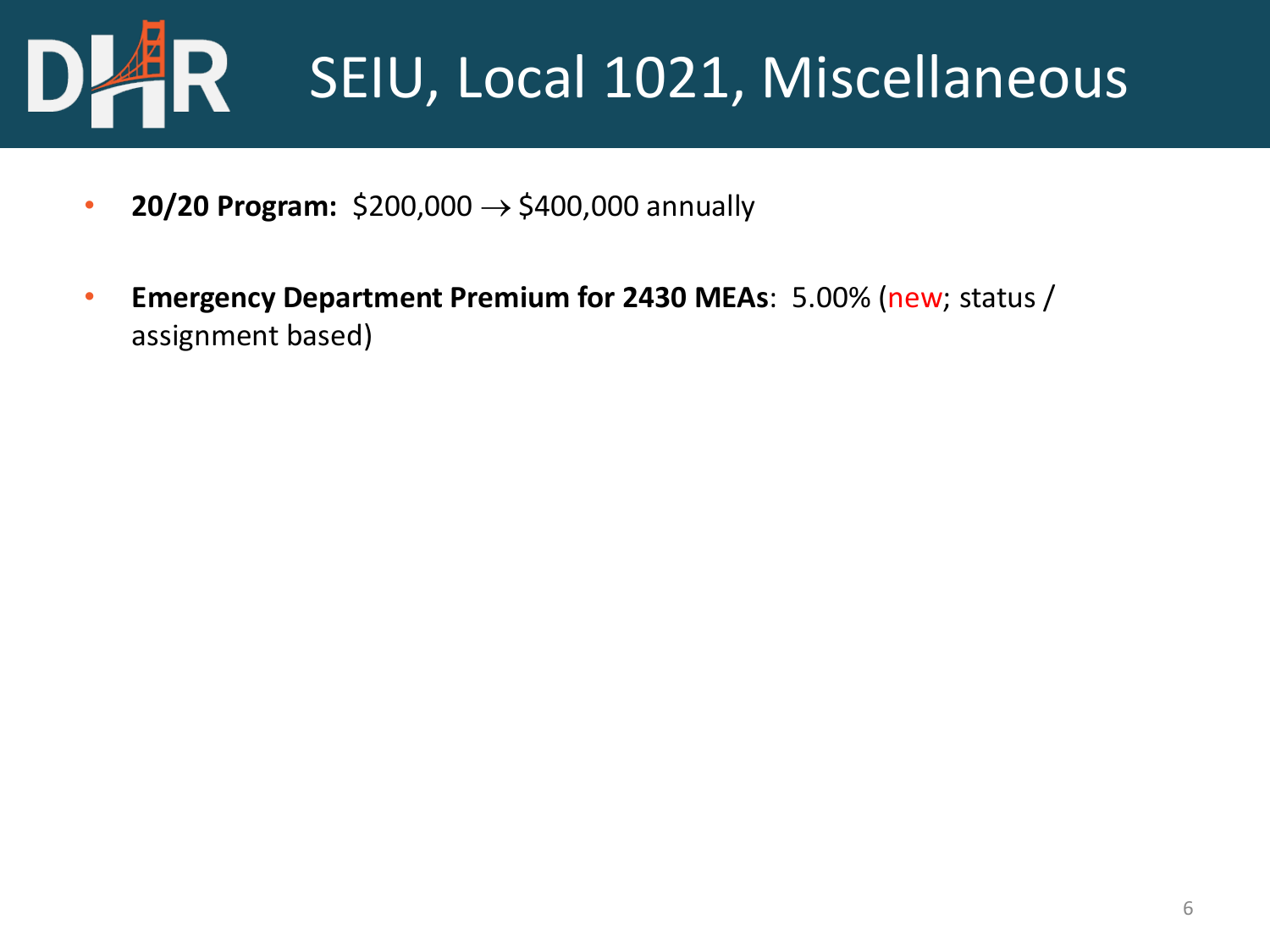

# IFPTE, Local 21

- **Wage Adjustments**:
	- 1044 IS Engineer Principal: Two additional 2.50% extended range steps
	- 1054 IS Business Analyst Principal: Two additional 2.50% extended range steps
	- 1061, 1062, 1063 and 1064 IS Programmer Analysts: 2.50% on 7/1/22 and 2.50% on 7/1/23
	- 1233 EEO Specialist: 8.63% on 7/1/22 (applied before COLA)
	- $-$  1241, 1244 and 1249 Human Resource Analysts: 5.00% on 7/1/22 (applied before COLA)
	- 1649, 1652, 1654, 1657 and 1670 Accountants: 1.50% on 7/1/22 and 2.50% on 7/1/23
	- 2822 and 2825 Health Educators: 1.00% on 7/1/22 and 1.00% on 7/1/23
	- 4230 and 4231 Estate Investigators: 2.00% on 7/1/22
	- 5174, 5201, 5203, 5209, 5211, 5212, 5214, 5218, 5219 and 5241 Engineers: 1.50% on 7/1/22 and 1.50% on 7/1/23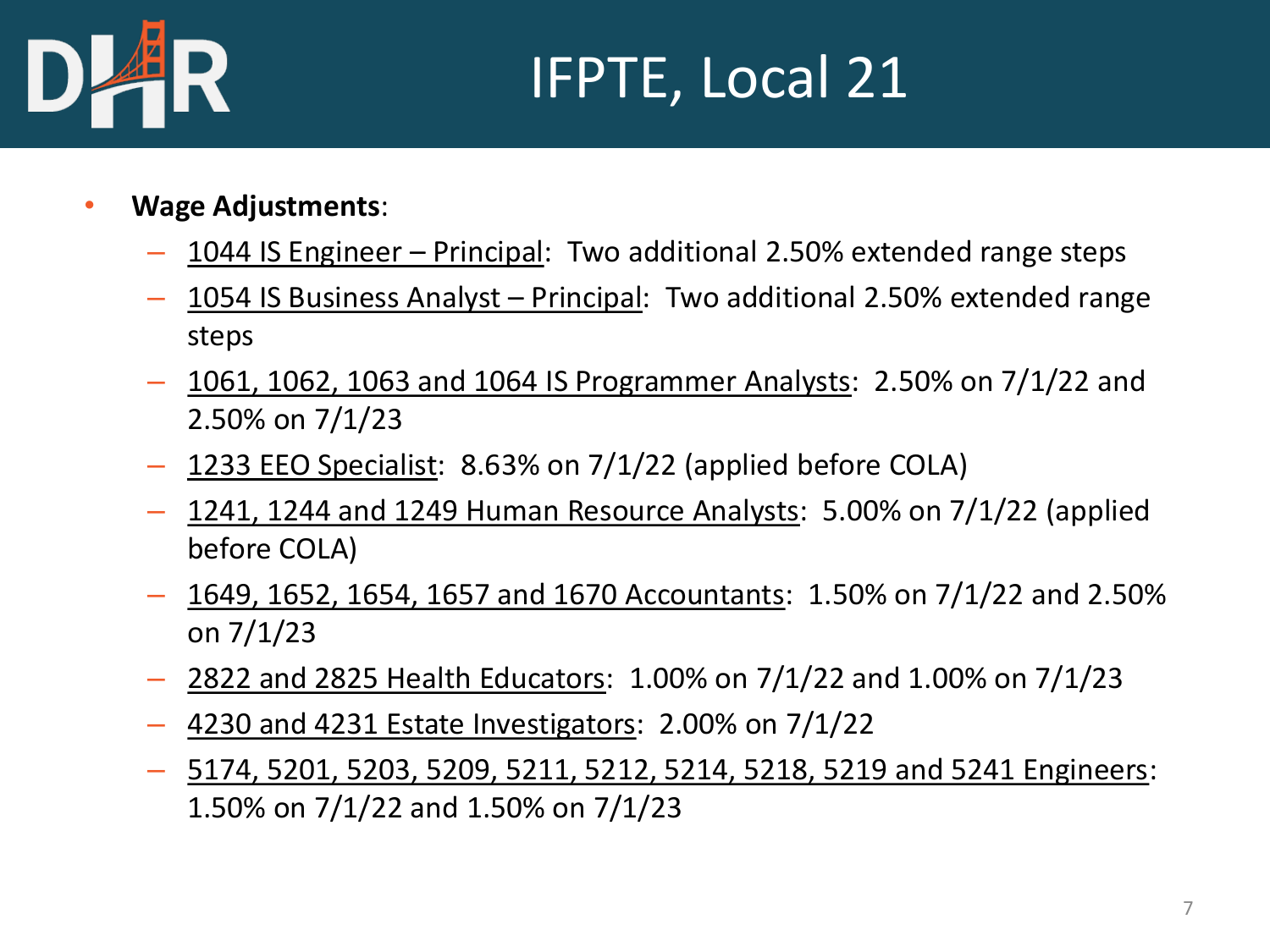

# IFPTE, Local 21

- **Wage Adjustments**:
	- 5207 Associate Engineer: 2.50% on 7/1/22 and 2.50% on 7/1/23
	- 5215 Fire Protection Engineer: 5.00% on 7/1/22
	- 5260, 5261, 5262, 5265, 5266, 5268, 5272 and 5274 Architects: 1.50% on 7/1/22 and 1.50% on 7/1/23
	- 5120 Arch. Administrator: 2.50% on 7/1/22 and 2.50% on 7/1/23
- **Physician Assistants**: Parity with 2328 Nurse Practitioners on shift differential, standby pay, quality of care premium, jail health services premium, weekend premium and preceptor and MERT premium.
- **Advanced Appraiser Certification Premium**:  $$1,000 \rightarrow $2,000$  per year
- **PUC/CIP Planning Function Assignment Pay**: Extended through 6/30/24
- **Compensatory Time Hour Cap**: 160 hours for "Z" (salaried)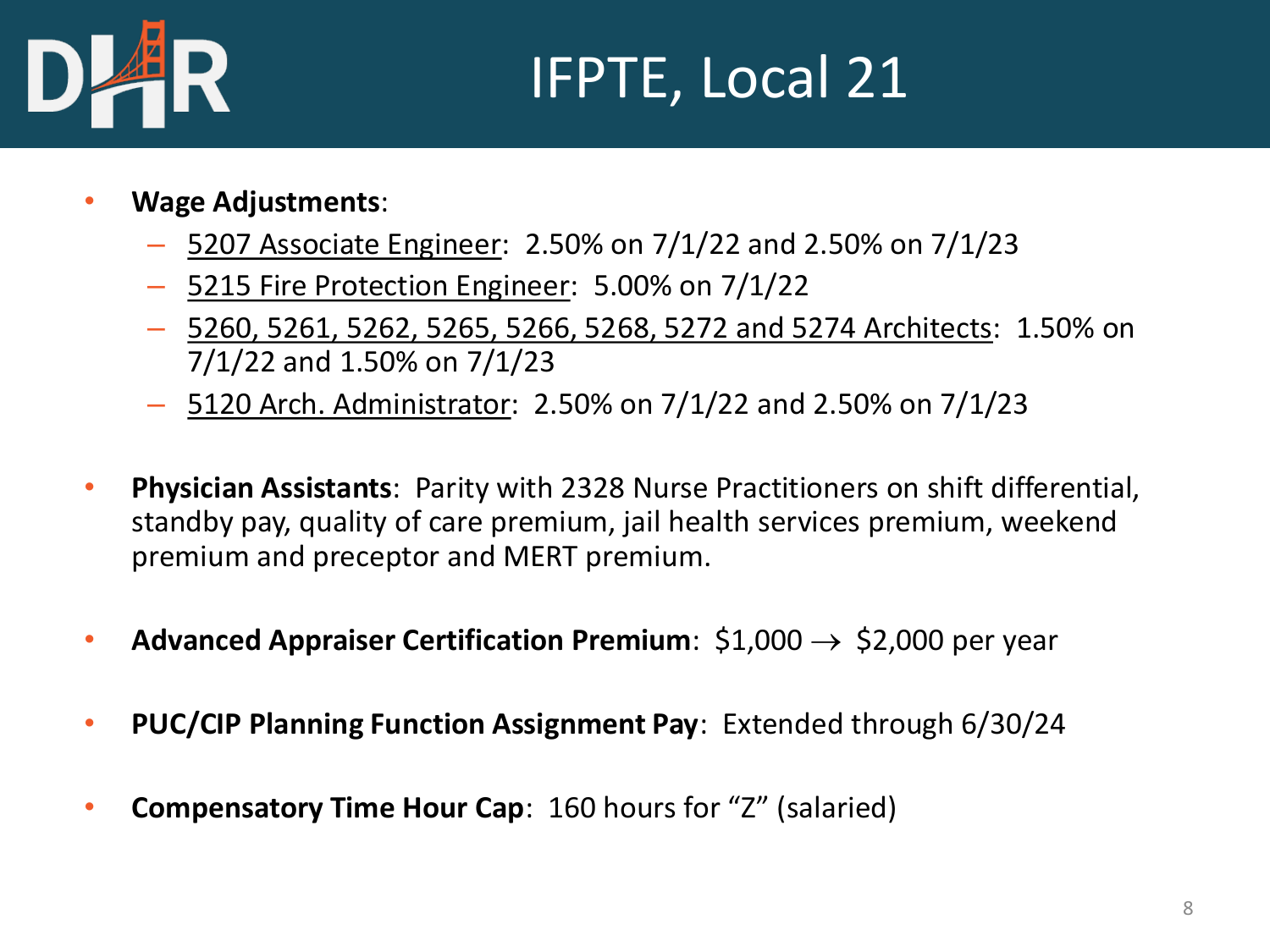

# Municipal Executives' Association

- **MCCP Post-Appointment Adjustments**: 0.25% Ongoing and 1.00% One-time for Fiscal Years 2022-2023 and 2023-2024
- **Long-Term Disability**: Benefit added to those at Employee Only and Employee Plus One
- **Non-MCCP Steps**: Two 5.00% Steps → Four 2.50% Steps
- **Longevity Premium**: Added to mirror MSA
- **Advanced Post**: 6.00% → 6.50%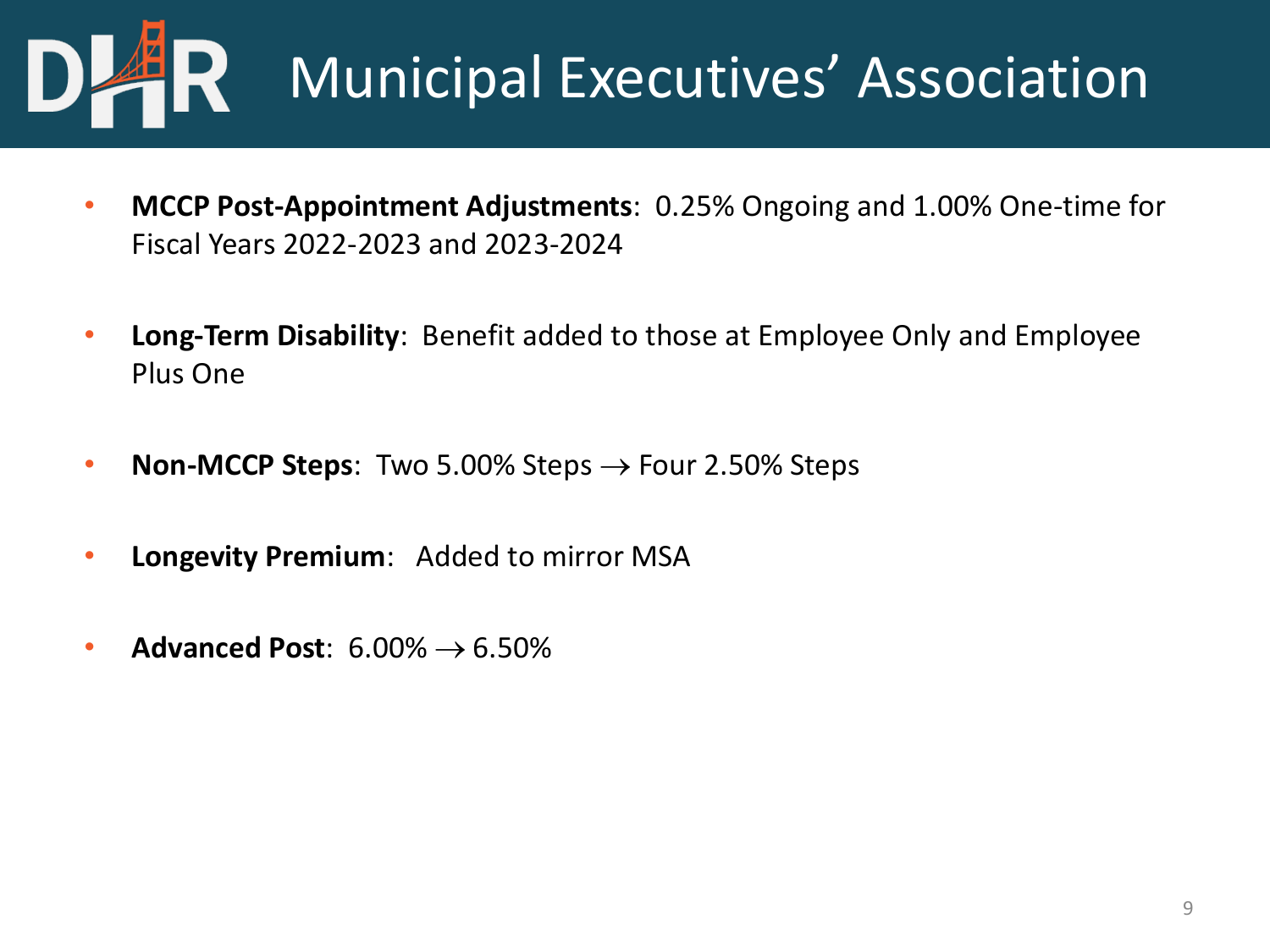

# Automotive Machinists, Local 1414

- **Wage Adjustments:**
	- 7313 Automotive Machinists: 2.00% on 7/1/22
	- 7332 and 7434 Maintenance Machinists: 1.50% on 7/1/22
- **Auxiliary Equipment Premium**: Abolished
- **Heavy Equipment Premium**:  $$1.25 \rightarrow $1.50$  per hour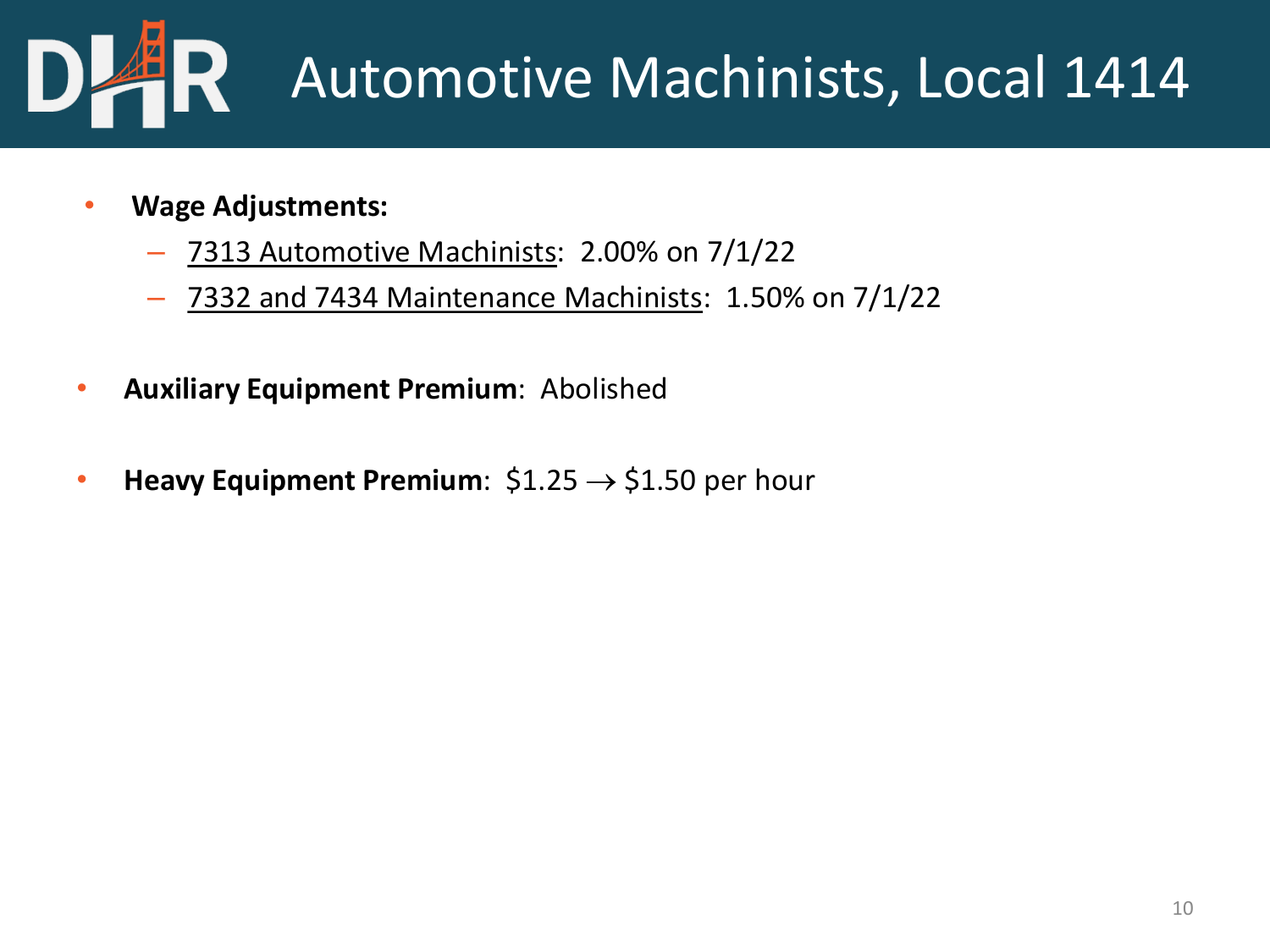

#### Building Inspectors

• **Compensatory Time Hour Cap:** 100 → 240 hours for Non-"Z" (hourly)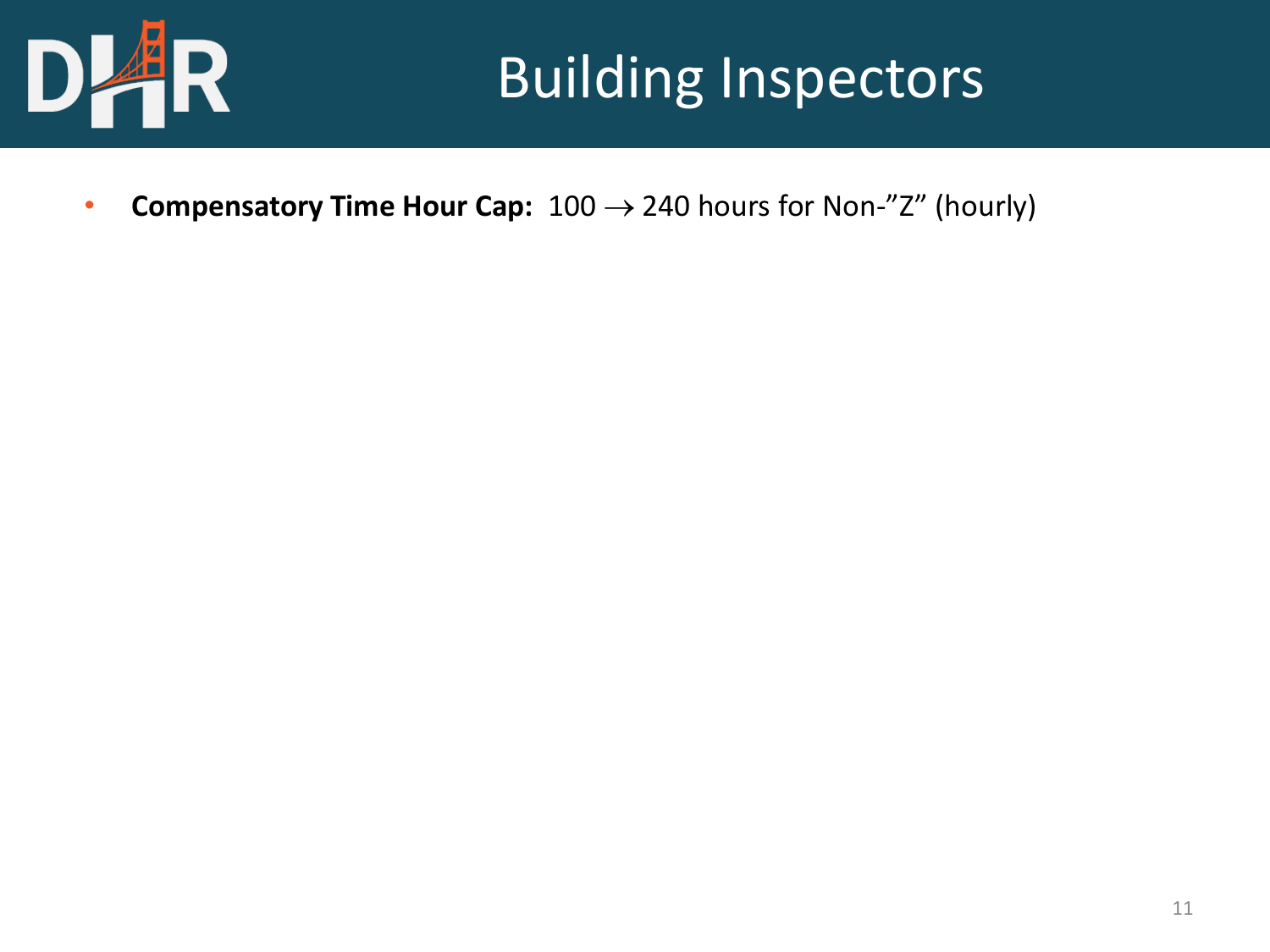

## Crafts Coalition

- **Underwater Diving Pay:**  $$20.00 \rightarrow $25.00$  per hour
- **Diver Tender Pay:** \$5.00 per hours (new; performance based)
- **Protective Equipment Premium**: \$2.50 per hour (new; performance based)
- **Dispatcher / Map Maker Premium**: 7.50% (new; assignment / status based)
- **Boom / Winch Truck Premium**:  $$2.00$  per hour  $\rightarrow$  5.00%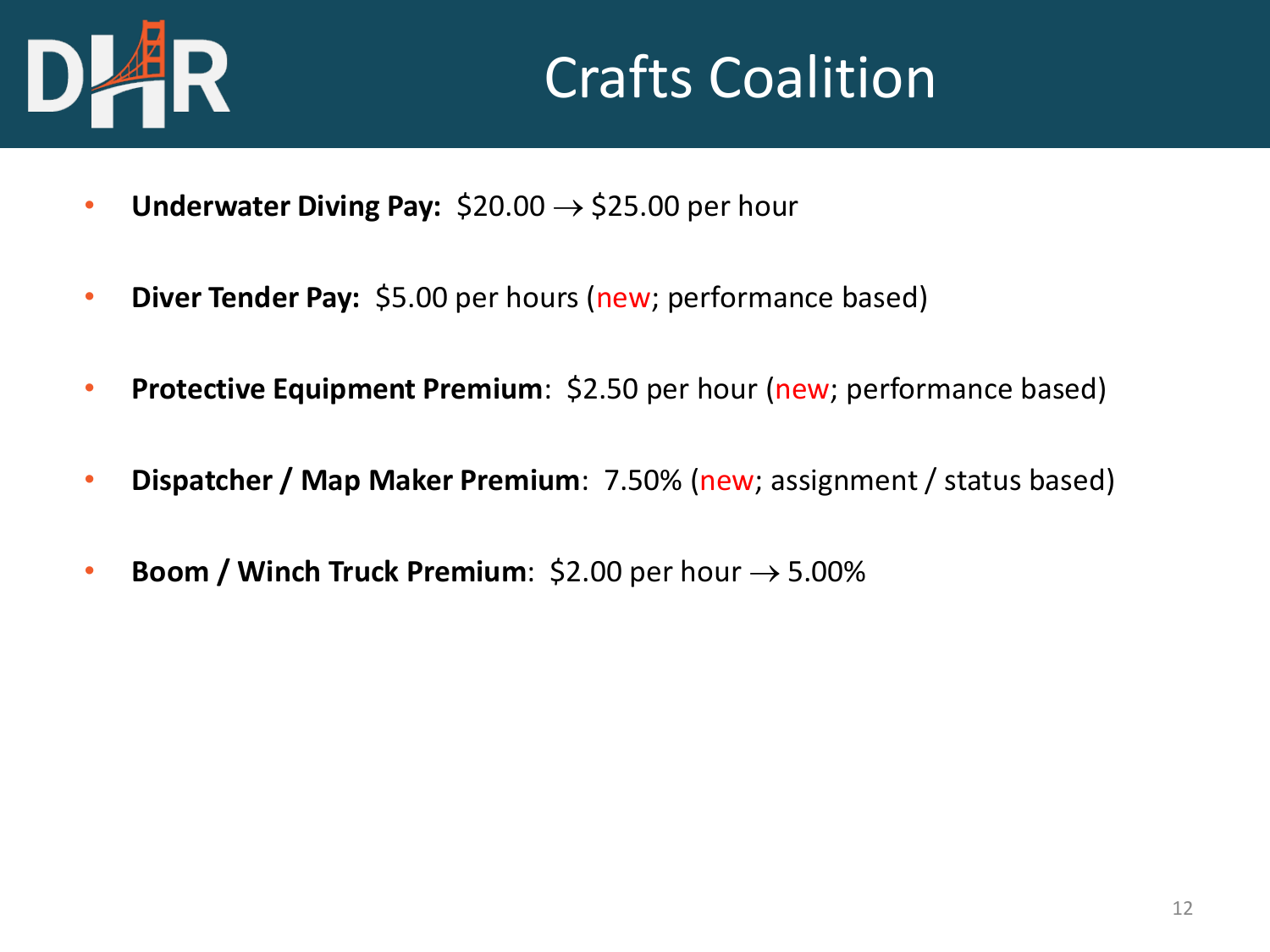

# Electricians, Local 6

- **Wage Adjustments:**
	- 7229, 7285 and 7350 Transmission Line Workers: 4.00% on 7/1/22, 4.00% on 7/1/23 and 2.00% on 1/6/24
	- 7238 Electrician Supervisor I: 4.38% on 7/1/22
	- 7276 Electrician Supervisor II: 4.13% on 7/1/22
	- 7287, 7318, 7329 and 7430 Electronic Maintenance Technicians: 2.00% on 7/1/23 and 2.00% on COB 6/30/24
	- 7345 Electrician: 5.00% on 7/1/22
	- 7482, 7484 and 7488 Power Generation Technicians: 2.00% on 7/1/23 and 2.00% on COB 6/30/24
- **Appointed at Step 3 or higher:** 7482, 7484 and 7488 Power Generation **Technicians**
- **Severance:** One week for each year of service up to 12 weeks for layoffs; severance for Cat. 18 appointments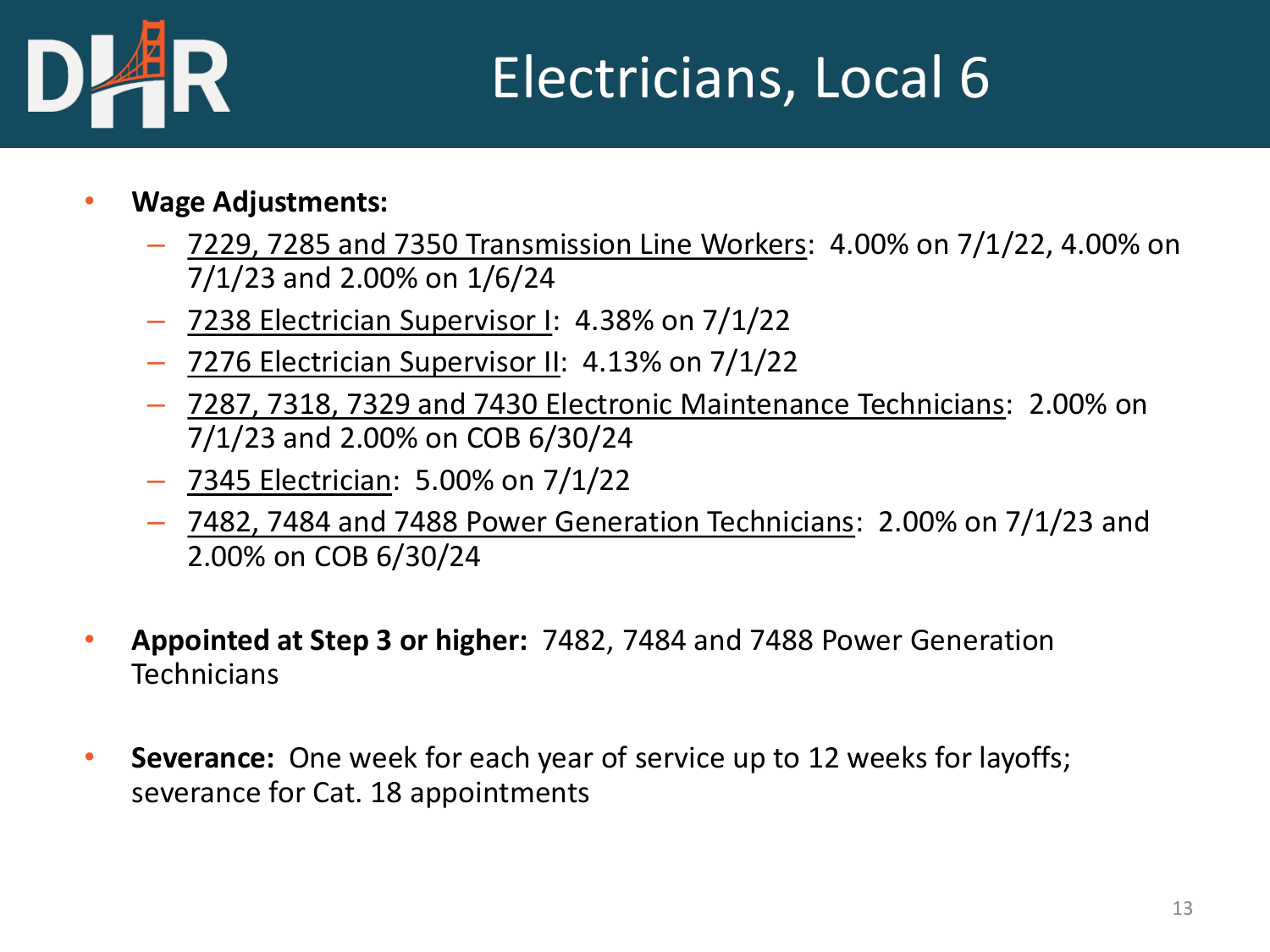

# Electricians, Local 6

- **Height Premium:**  $$2.00 \rightarrow $3.00$  per hour
- **Wastewater Treatment Facility Premium:** \$4.00 → \$6.00 per day
- **Correctional Facility Premium:** \$1.50 → \$2.00 per day
- **Underwater Diving Pay:** \$14.00 → \$18.00 per hour
- **Airport Rotational Pager Assignment Pay**: Abolished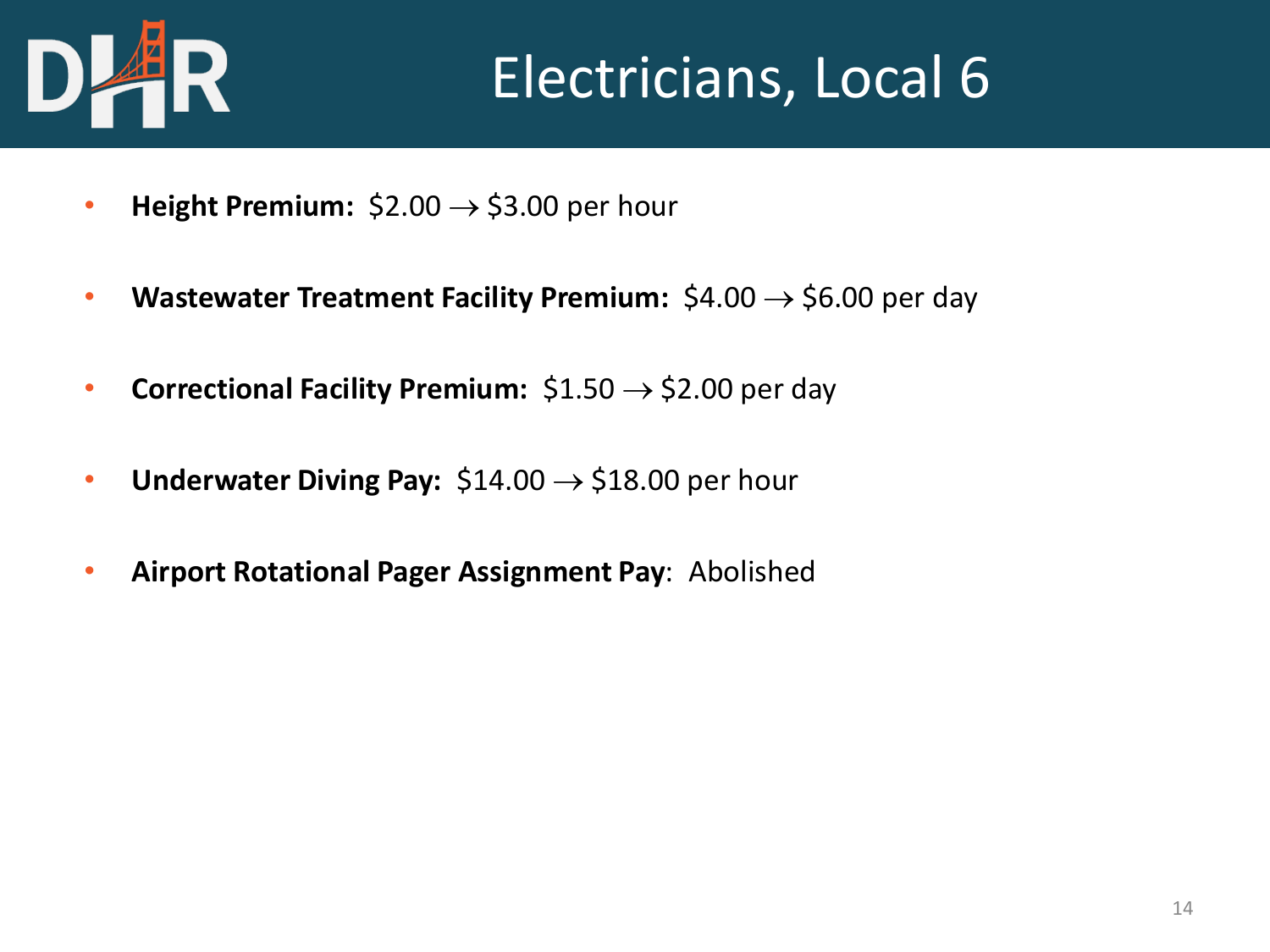

#### Laborers, Local 261

- **Wage Adjustments:**
	- 7458 Switch Repairer: 5.00% on 7/1/22 and 2.50% on 7/1/23
	- 7540 Track Maintenance Worker: 2.50% on 7/1/22 and 2.50% on 7/1/23
- **Bilingual Pay**: \$60 per pay period
- **Night Duty**:  $8.50\% / 10.00\% \rightarrow 10.00\%$
- Acting Pay:  $10^{\text{th}} \rightarrow 6^{\text{th}}$  day
- **Tour of Duty**:  $$1.50 \rightarrow $2.00$  per day
- **Appointed at Step 5:** 3424 Int. Pest Management Specialist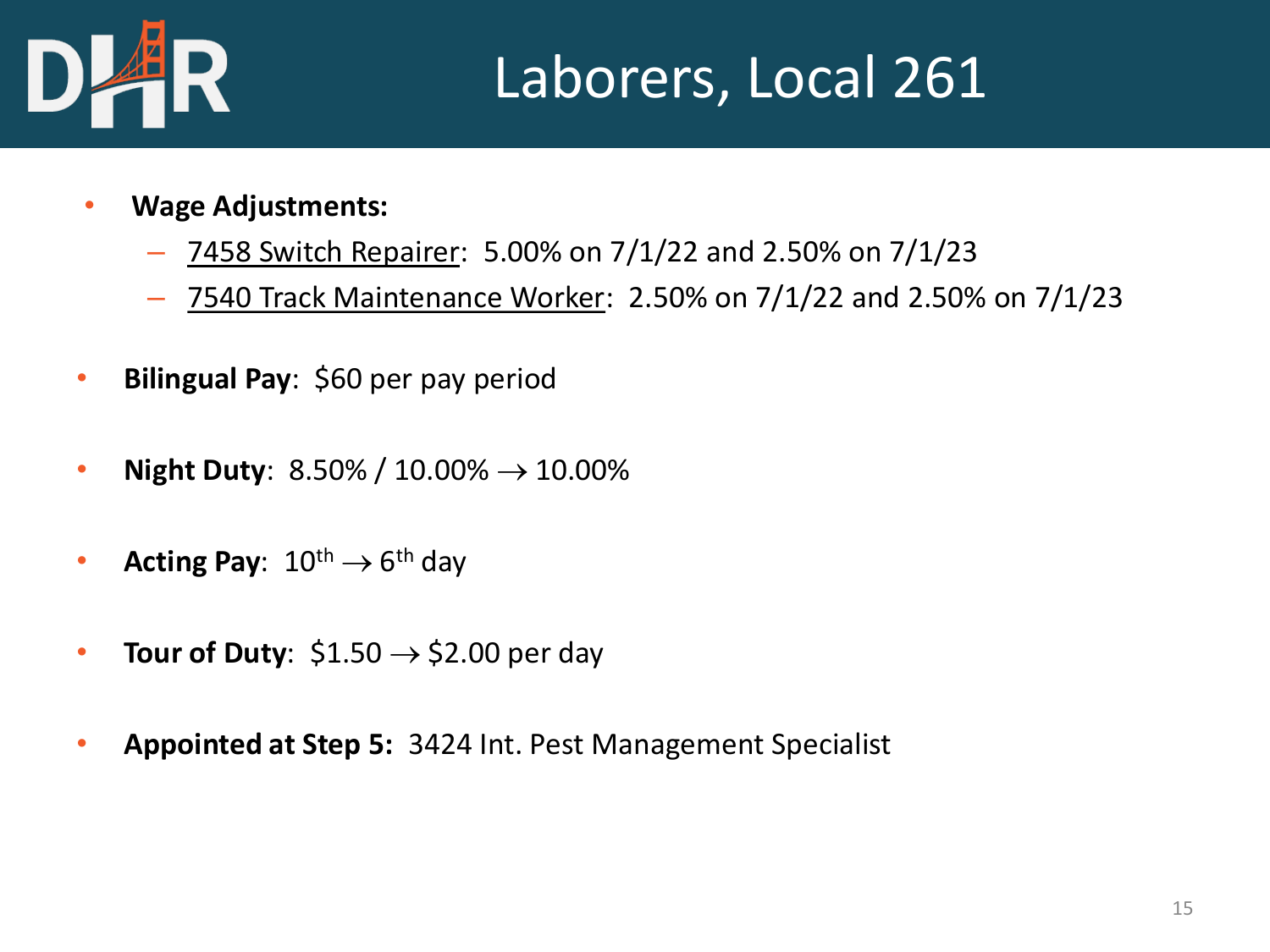

# Operating Engineers, Local 3

- **Compensatory Time Balance Caps:** 240 hours for Non-"Z"
- **Overtime Status for 7108 and 7208: "**Z" (salaried) → Non-"Z" (hourly) on 7/1/22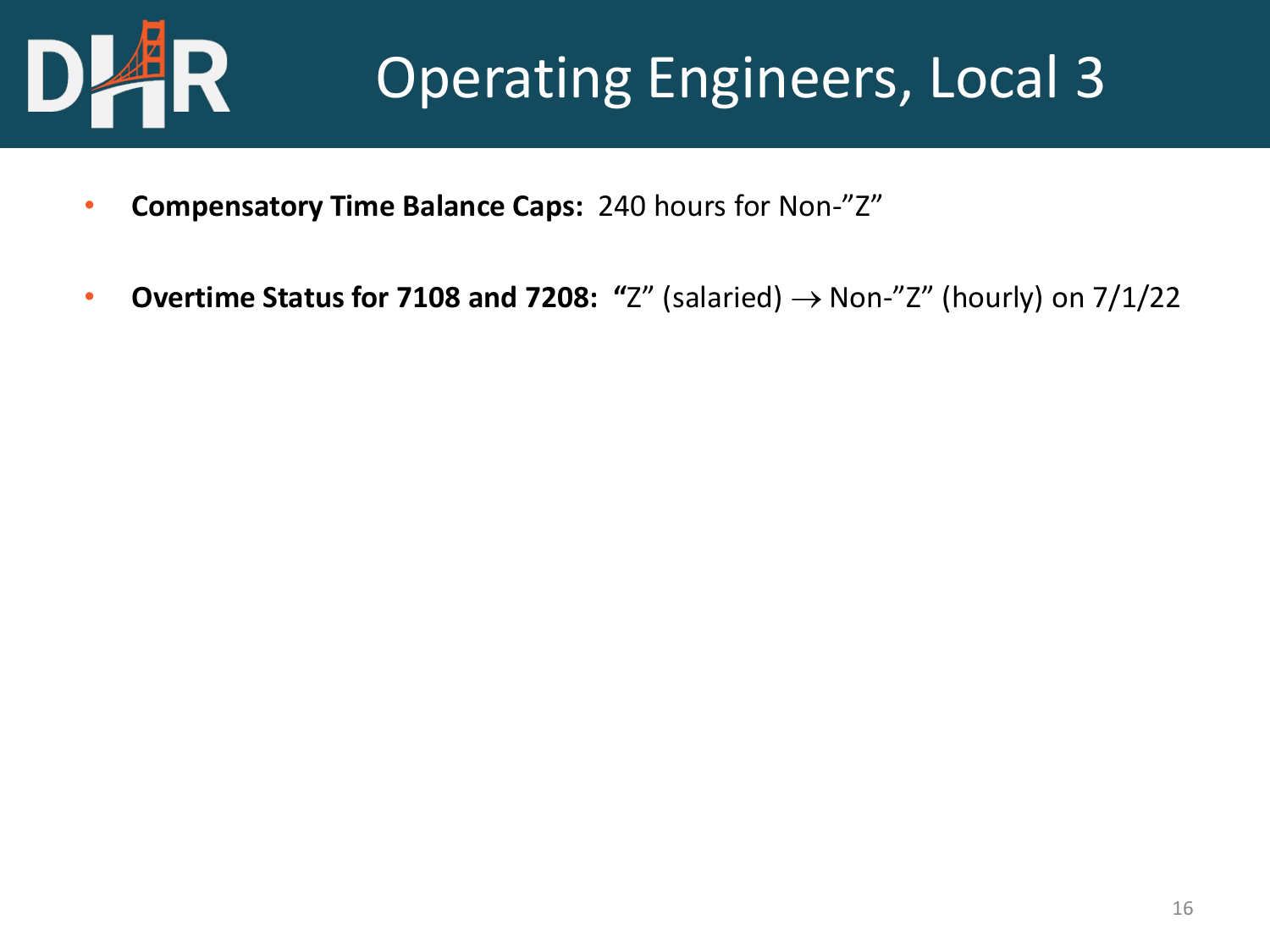

#### Painters

• **Height Premium:** \$2.00 → \$3.00 per hour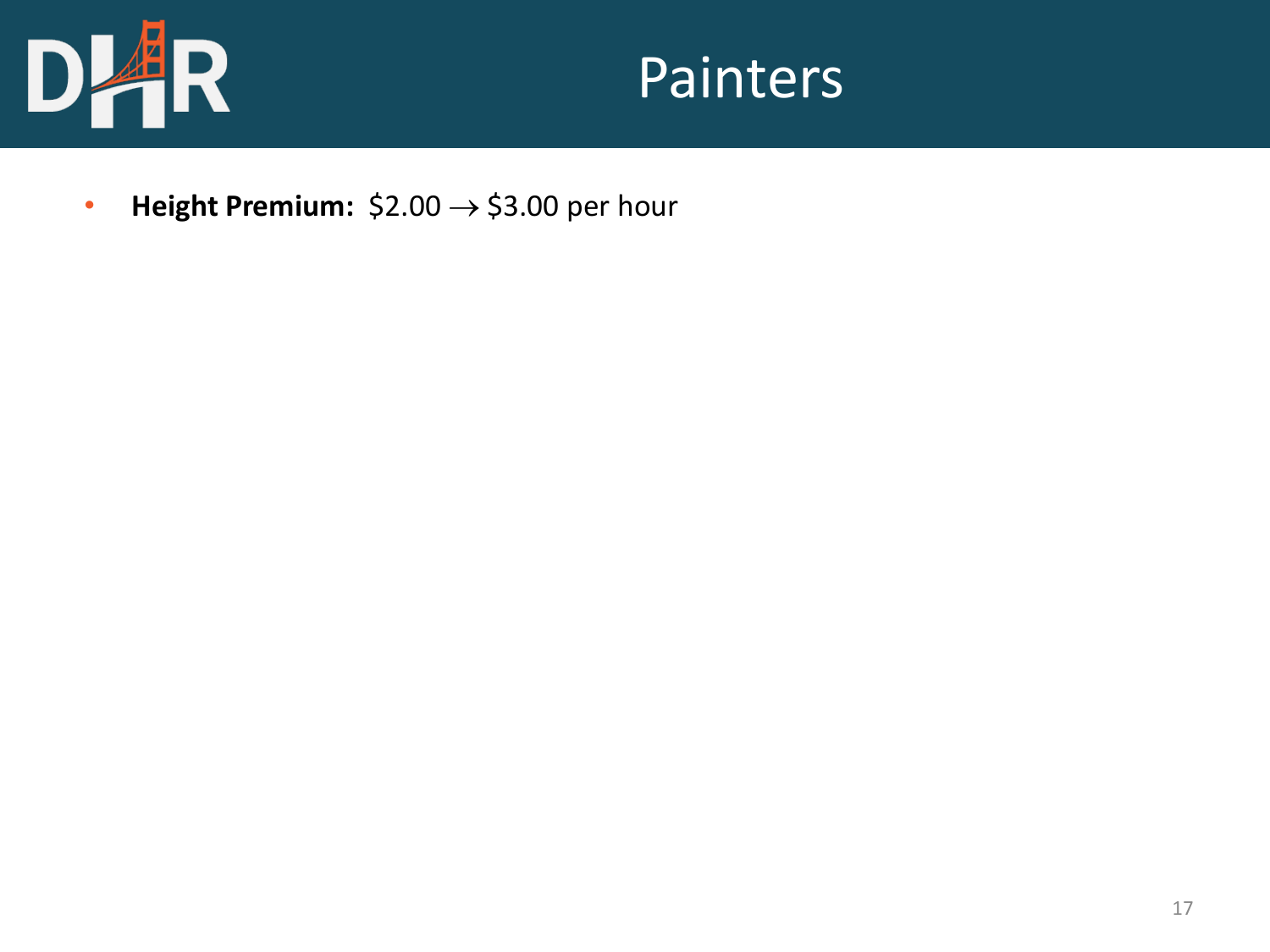

## Plumbers, Local 38

- **Wage Adjustments:** 1.00% on 7/1/22 and 1.00% on 7/1/23 for all represented classifications
- **Mechanical Inspector Premium:** Remove from certification premium list and make a standalone remaining at 2.00% (new; status / assignment based)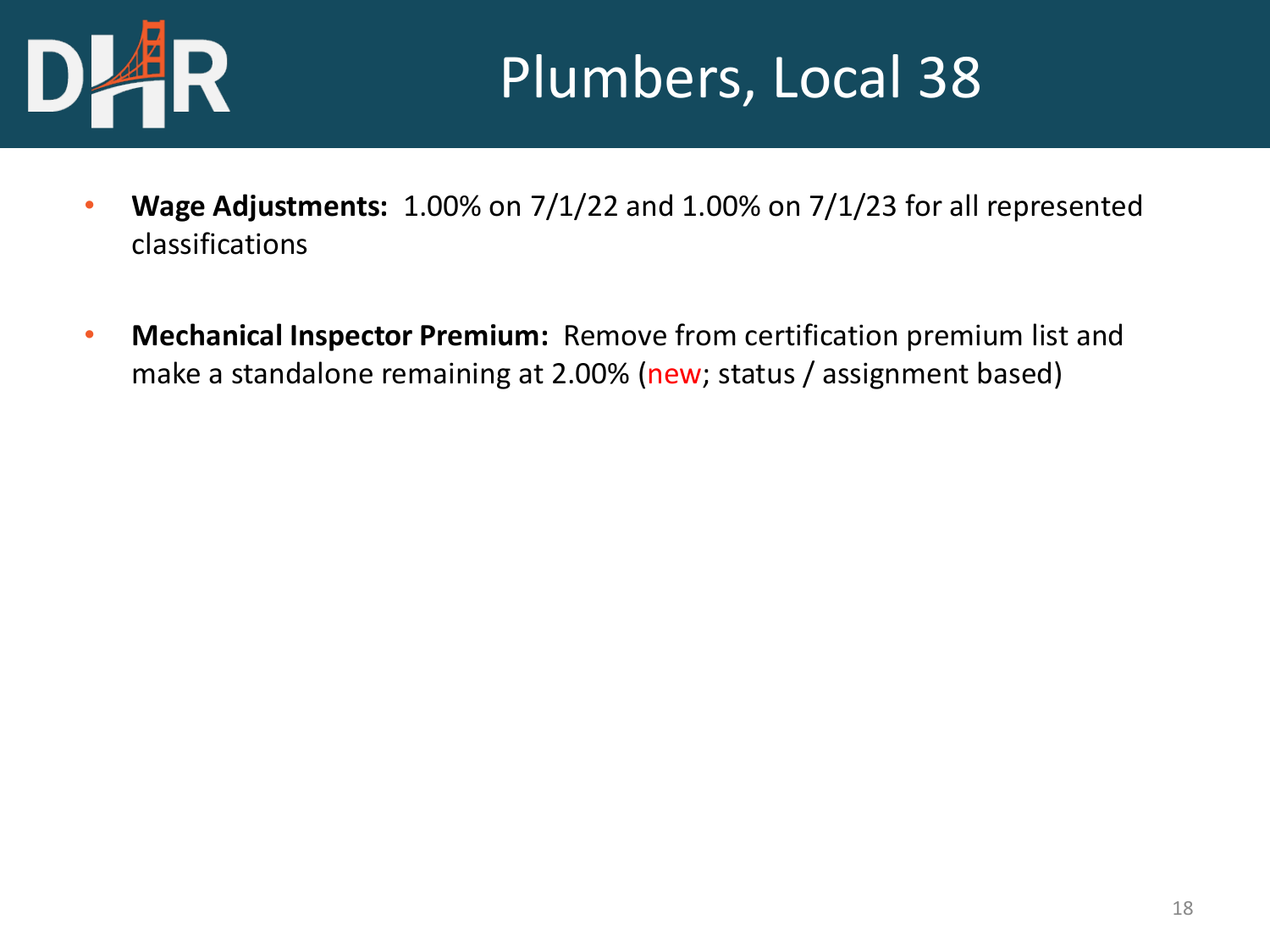

## Stationary Engineers, Local 39

- **Cable Maintenance Mechanic:**  $$1.50 \rightarrow $1.75$  per hour
- **Correctional Facility Premium:** \$2.00 → \$2.50 per hour
- **Underwater Diver Pay:**  $$10.00 \rightarrow $14.00$  per day
- **Over Certification Premium:** 1.00% → 1.50%
- **Water Distribution Operations Premium:** 5.00% (new; status / assignment based)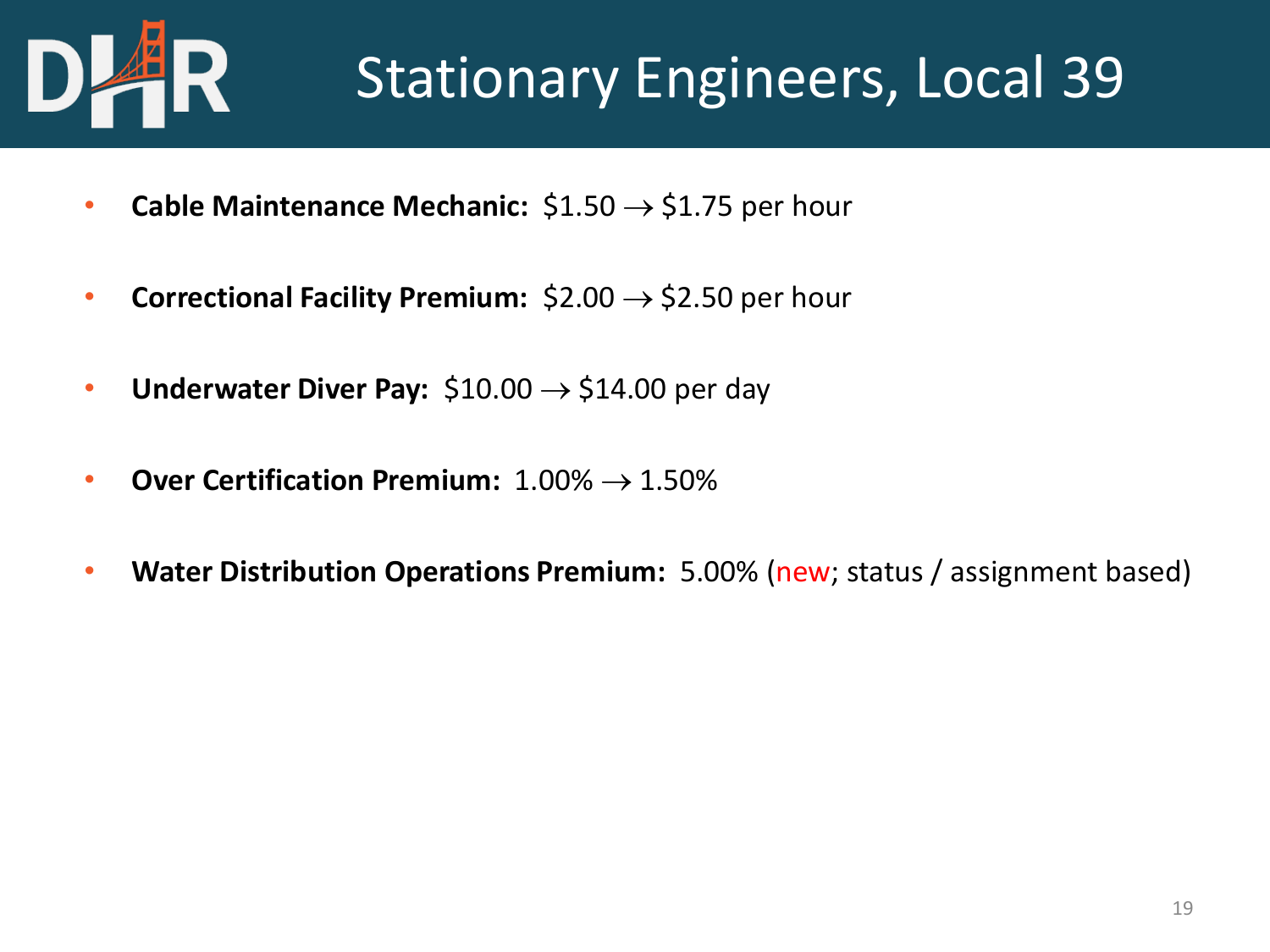

# SEIU, Local 1021, Nurses

- **Wage Adjustments:**
	- $\frac{7}{122}$ : 1.00% for steps 3, 4 and 5
	- $7/1/22$ : 1.50% for steps 6, 7, 8, 9 and 10
	- $7/1/23$ : 0.50% for steps 6, 7, 8, 9 and 10
- **Rest Break Premium**: 50% (new; performance based)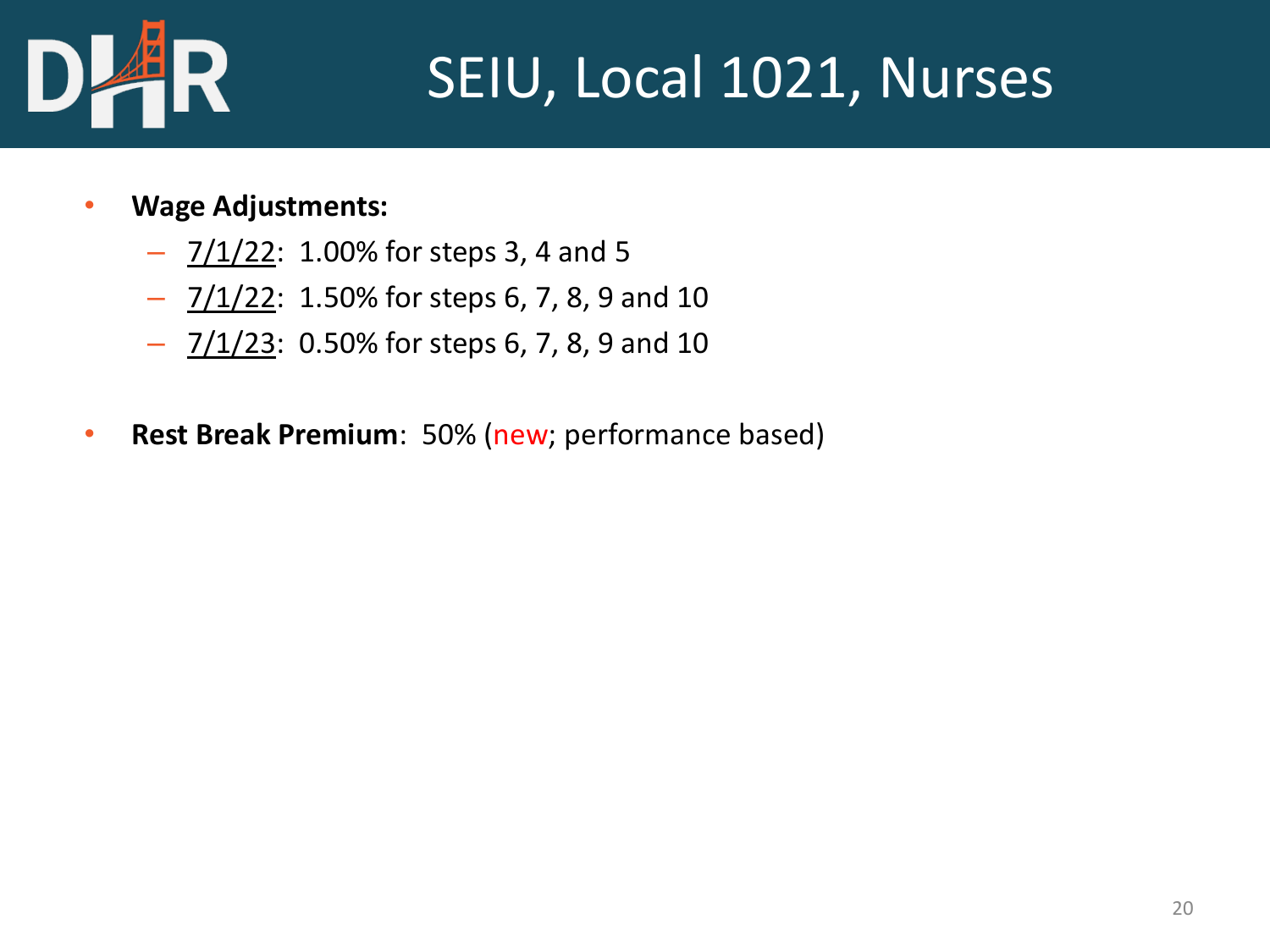

## **Supervising Nurses**

- **24 Hour On-Call Pay:** 9.00% → 10.00%
- **Extended Hours Operations On-Call Pay:** 4.00% → 5.00%
- **2324 Straight-time Overtime:** Eligible for when work additional, non-regularly scheduled shifts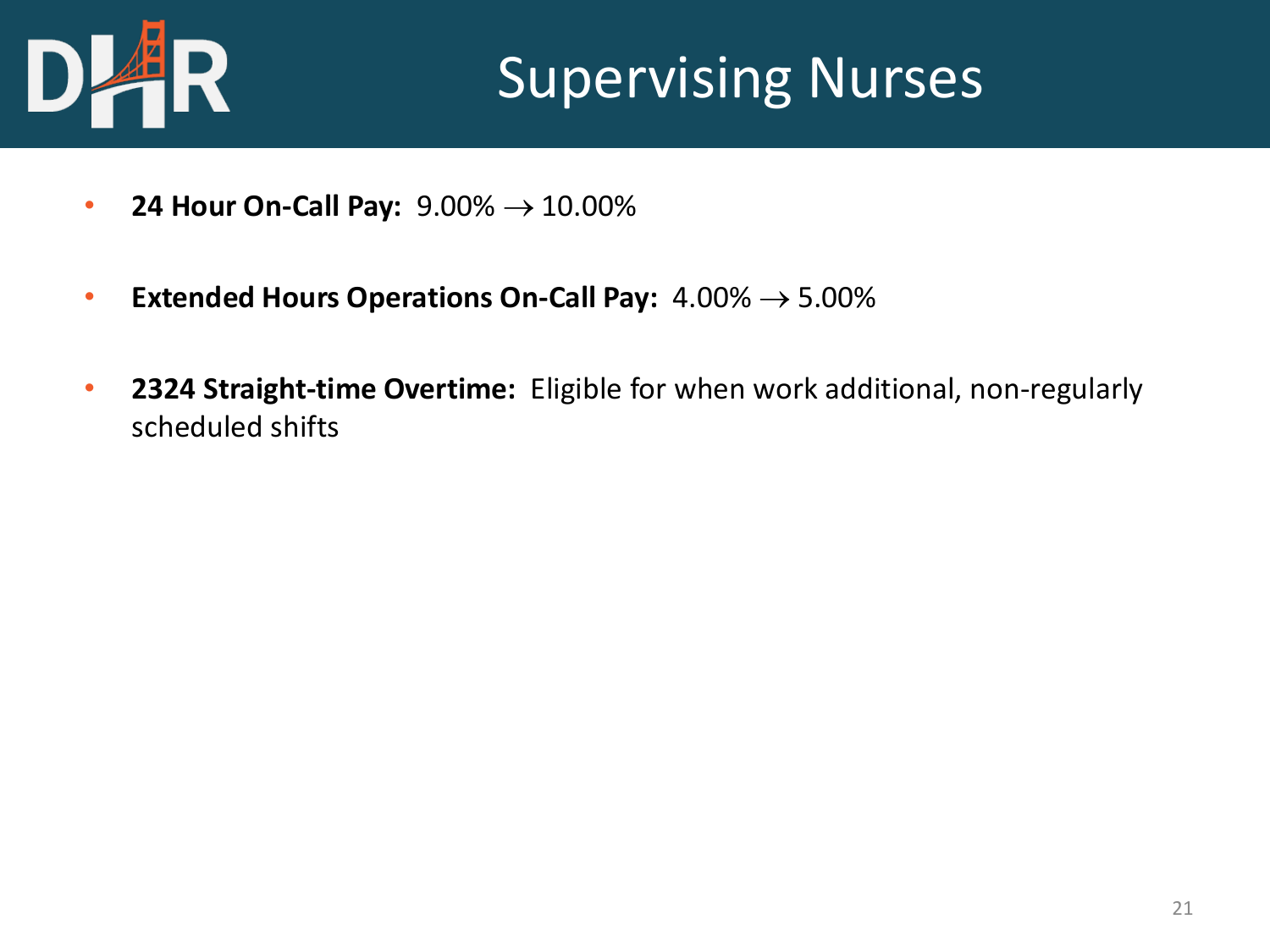

#### **UAPD**

- **Wage Adjustments:**
	- 2210 Dentist: Additional 2.50% Step 8 on 7/1/22
	- Physicians: 2230, 2232, 2233, 2242 and 2243
		- $\frac{7}{1/22}$ : 1.00% for steps 3, 4 and 5
		- $\frac{7}{122}$ : 1.50% for steps 6, 7, 8, 9 and 10
		- 7/1/23: 0.50% for steps 6, 7, 8, 9 and 10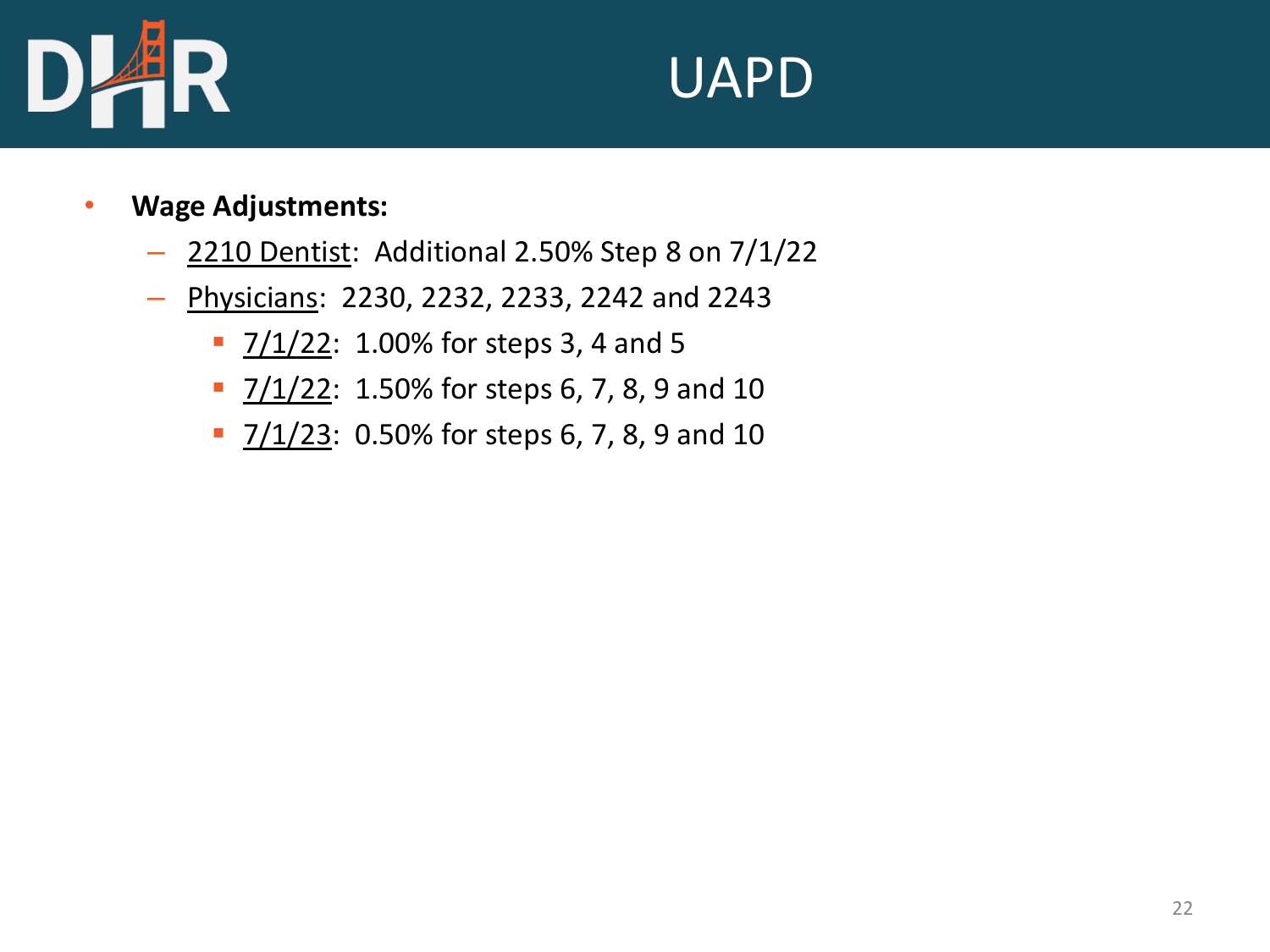

# Deputy Sheriffs' Association

- **Advanced Post:** 6.50% → 7.00%
- **Longevity Pay:** Additional 2.00% at 10 years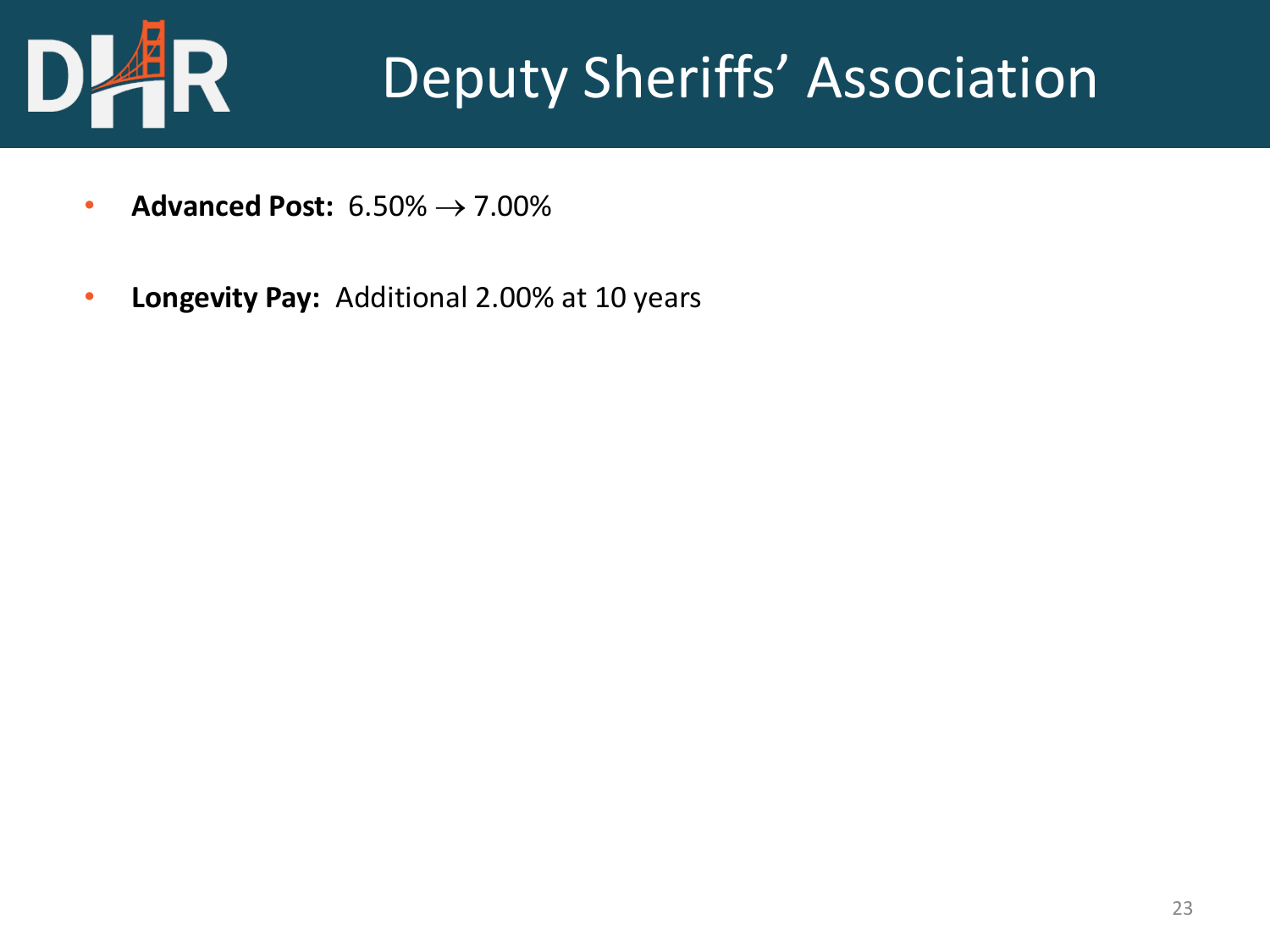

- **Wage Adjustments:**
	- 8308/8508 Sergeants: 1.25% on 7/1/22
	- 8310/8510 Lieutenants and 8312/8512 Captains: 1.75% on 7/1/22
- **Uniform Allowance:**  $$950$  per year  $\rightarrow$   $$42.30$  per pay period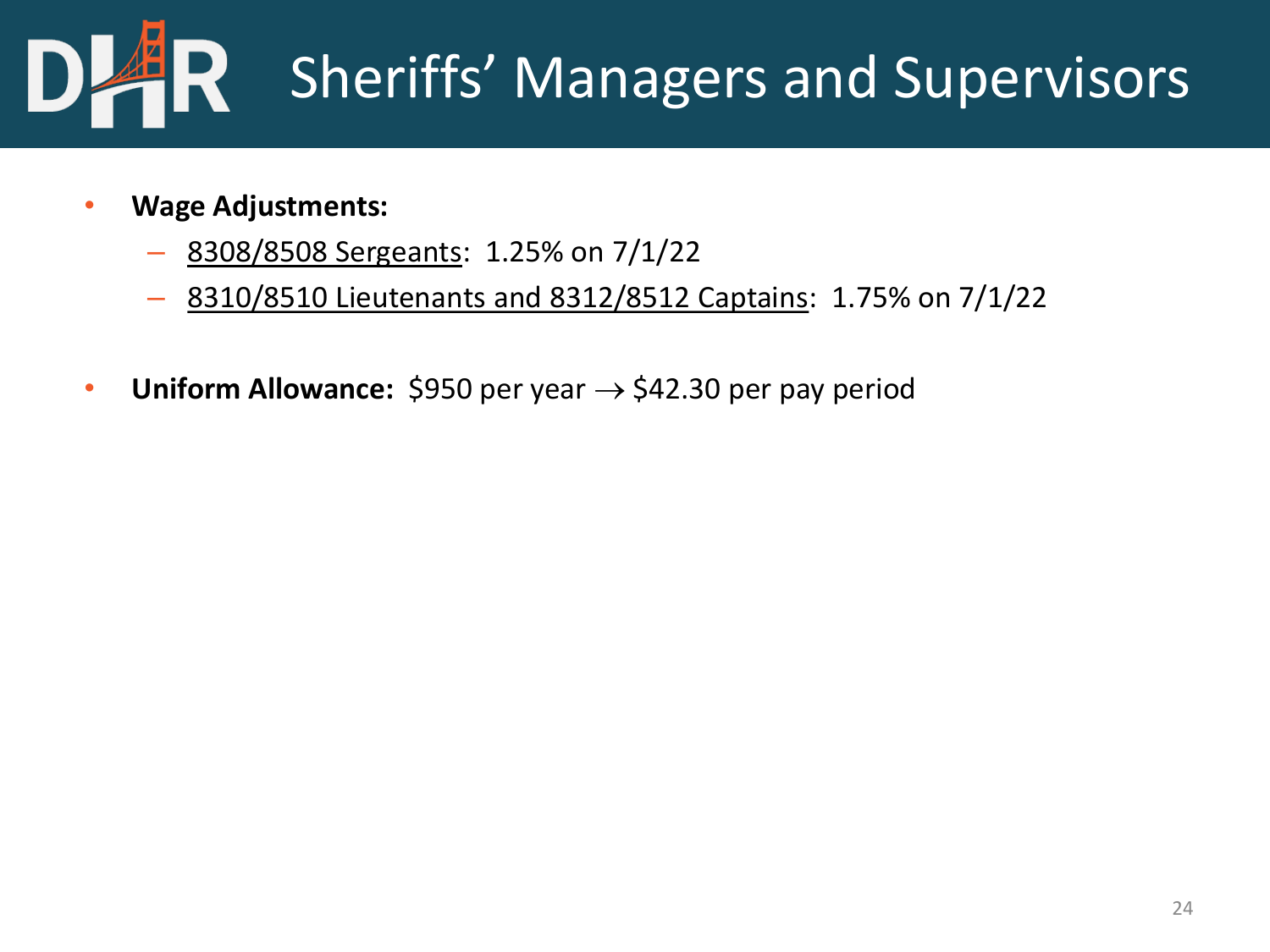

# Deputy Probation Officers

- **Night Shift:** Paid on hours worked  $\rightarrow$  hours paid (performance  $\rightarrow$  status / assignment based)
- **Acting Assignment Pay**: 5.00% for up to 10 days; 7.50% for 11 or more days
- **Training Pay**:
	- Firearms Instructor: 5.00% (new; performance based)
	- Specialized Training Instructors: \$3.00 per hour (new; performance based)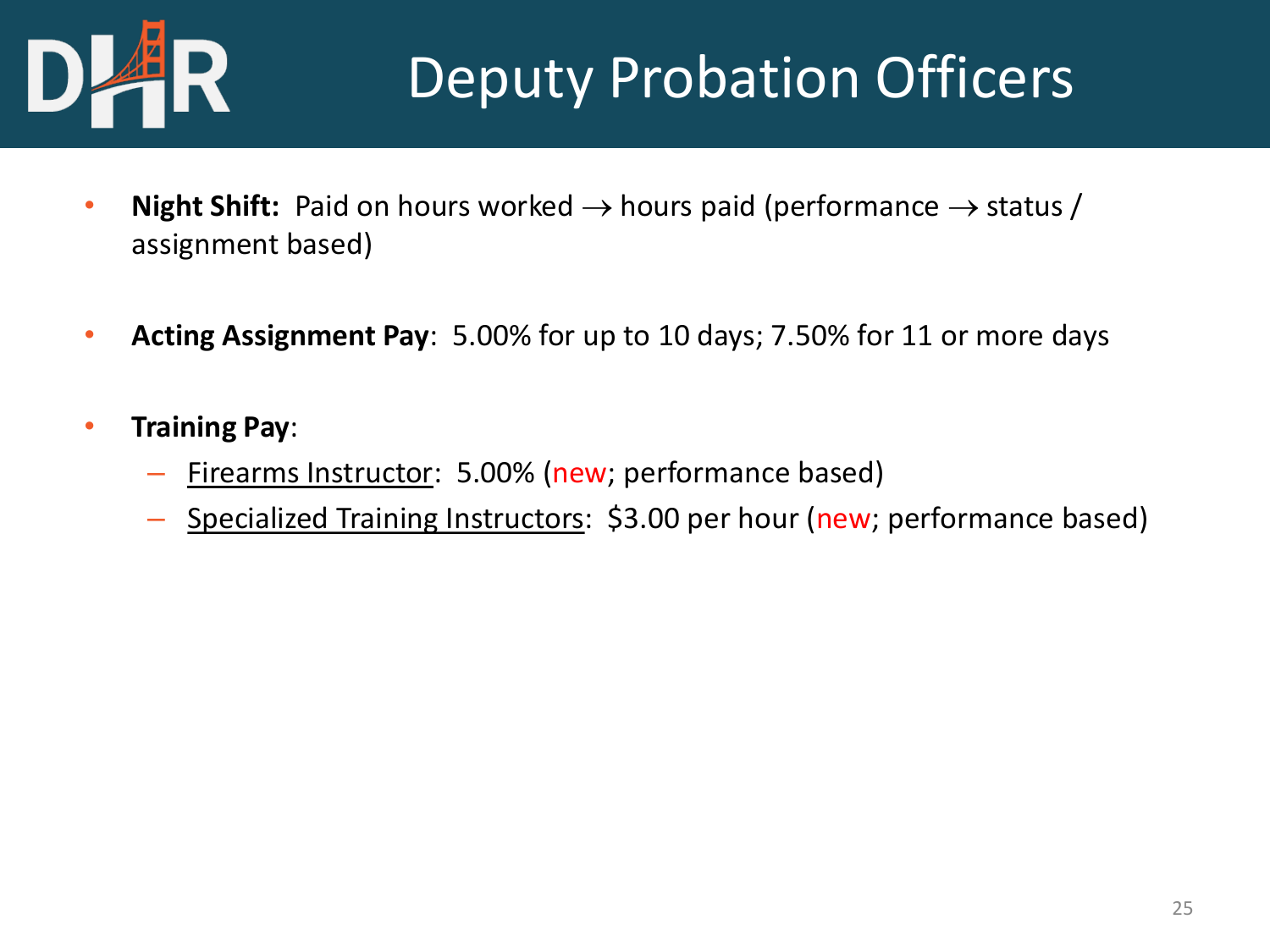

# Supervising Probation Officers

- **Fire Instructor Premium:** 5.00% (new; performance based)
- **Department Liaison Premium:** 5.00% (new; performance based)
- **Specialized Training Premium:** \$3.00 per hour (new; performance based)
- **Compensatory Time Hour Cap:** 160 hours for "Z" (salaried)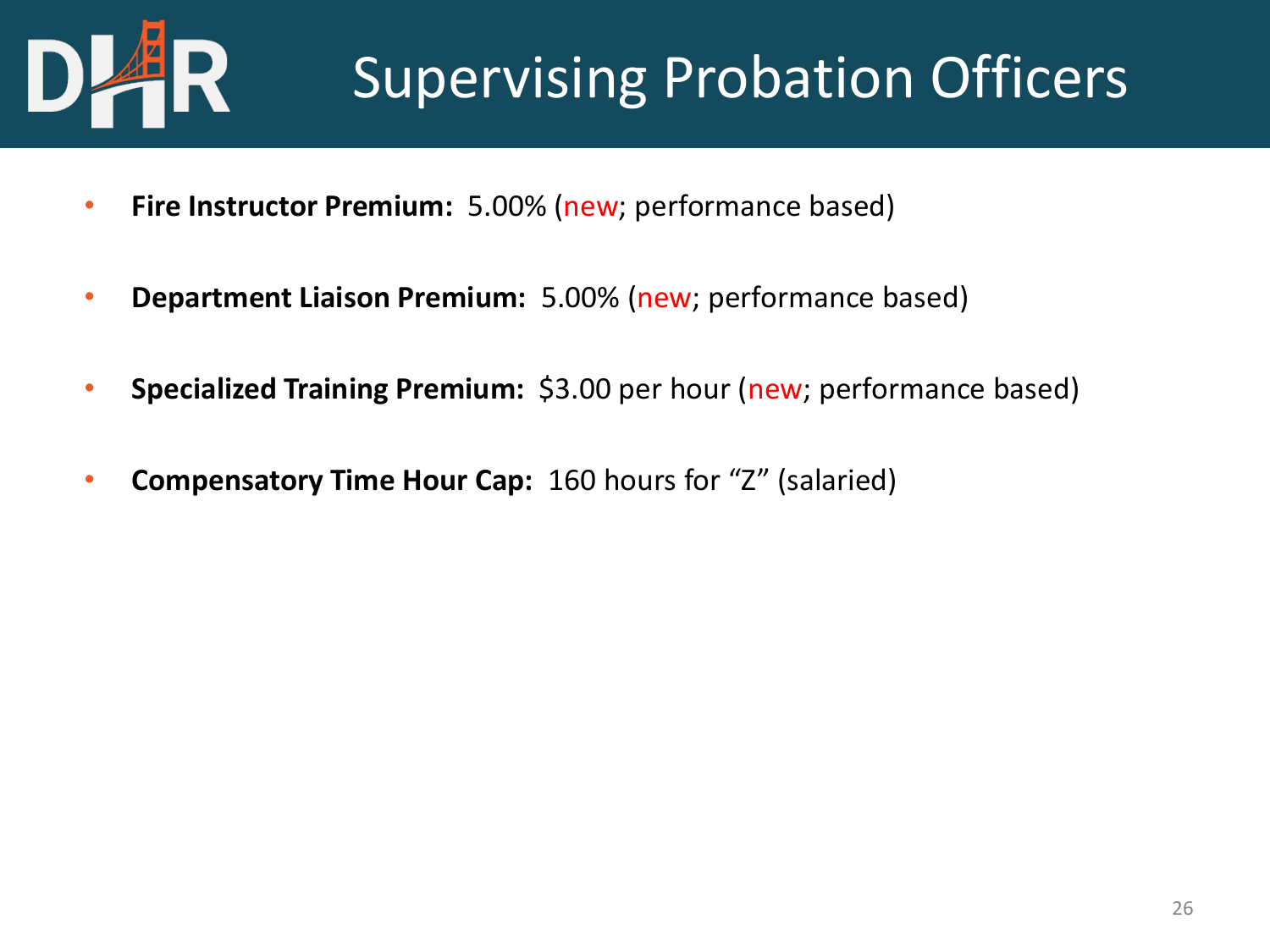

## District Attorney Investigators

- **Advanced POST Premium:** 6.00% → 6.50%
- **Legal Holiday Eligibility:** Standard citywide provision added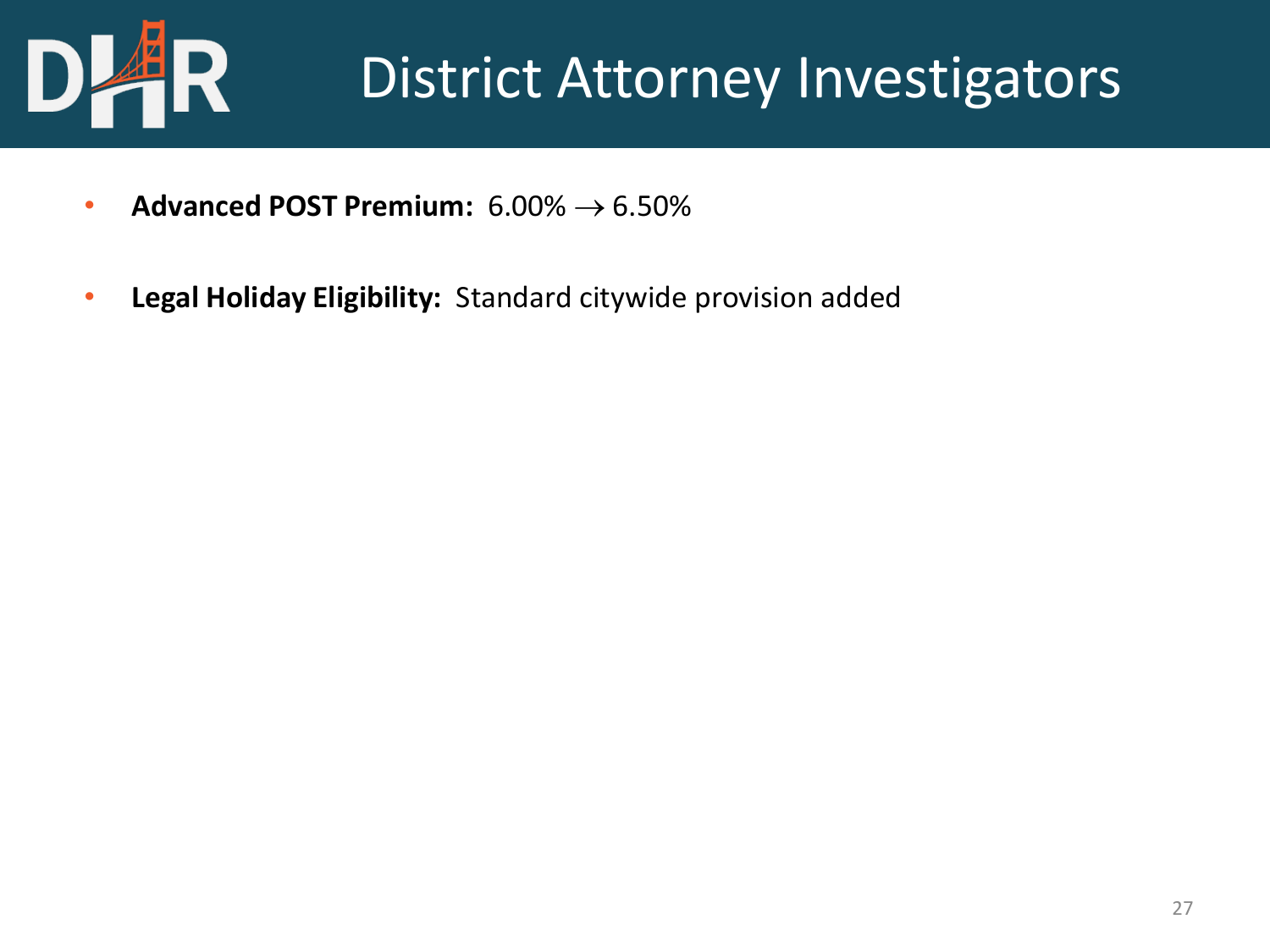

# Municipal Attorneys' Association

- **Senior Trial Attorney Differential:** 5.00% (new; status / assignment based)
- **Standby Duty:**  $$200 \rightarrow $500$  per week
- **Professional Services Reimbursement:** \$375 → \$475 per quarter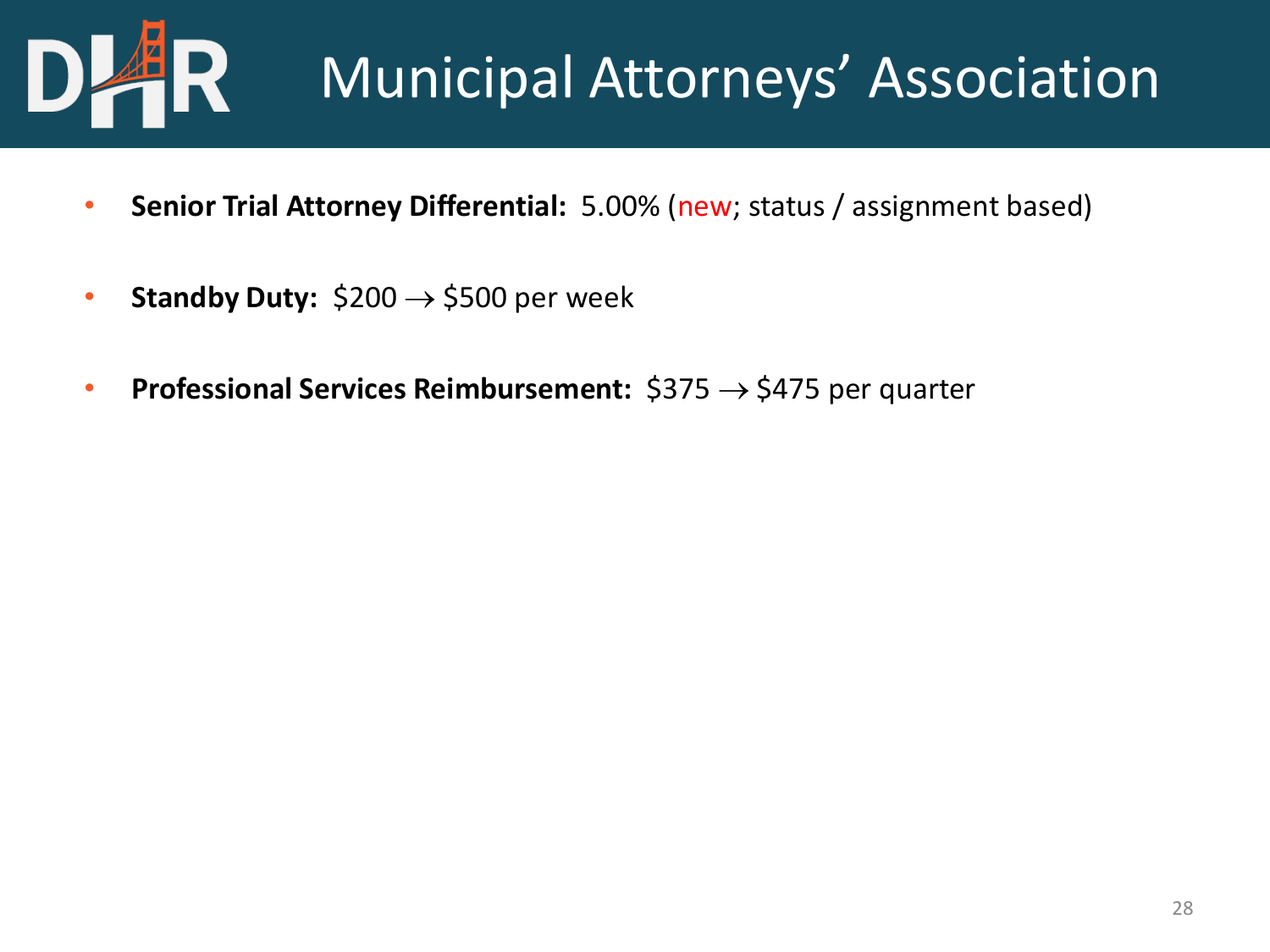

# Teamsters, Local 856 (Misc.)

- **Legal Holidays and Paid Status:** Employees must be on paid status *both* before and after the legal holiday in order to be paid for the legal holiday.
- **"In Charge" Assignment Pay**:  $$9.00 \rightarrow $12.00$  per day
- **Field Training Officer Pay**:  $$10.00 \rightarrow $12.50$  per day
- **Standby Pay**: 10% for 2496 and 2453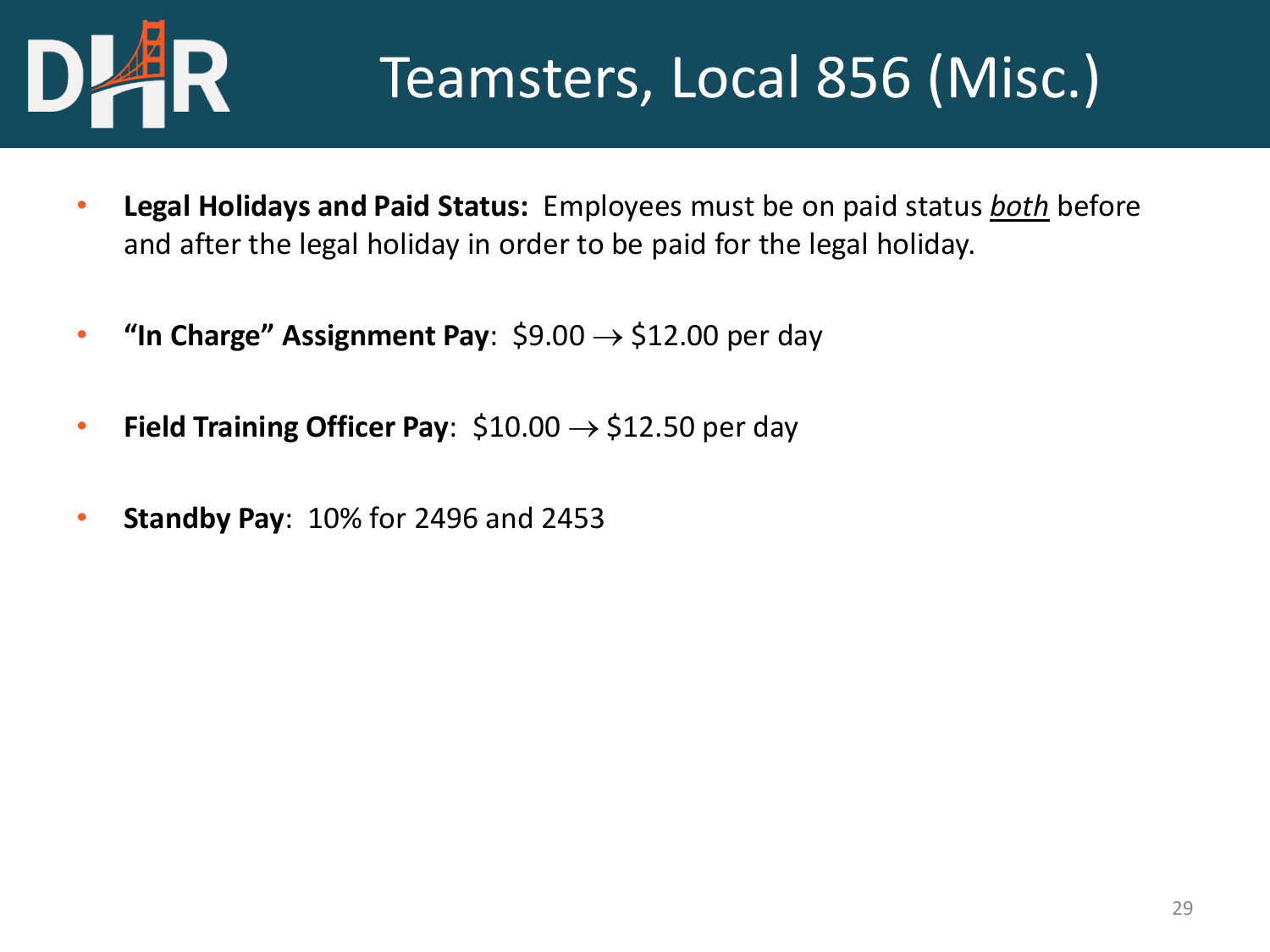

# Police Officers' Association

- **General Wage Increases:** 1.00% due on  $6/30/23$  (COB)  $\rightarrow 6/30/22$  (COB)
- **Retention Pay:** Additional 2% at 5 and 15 years.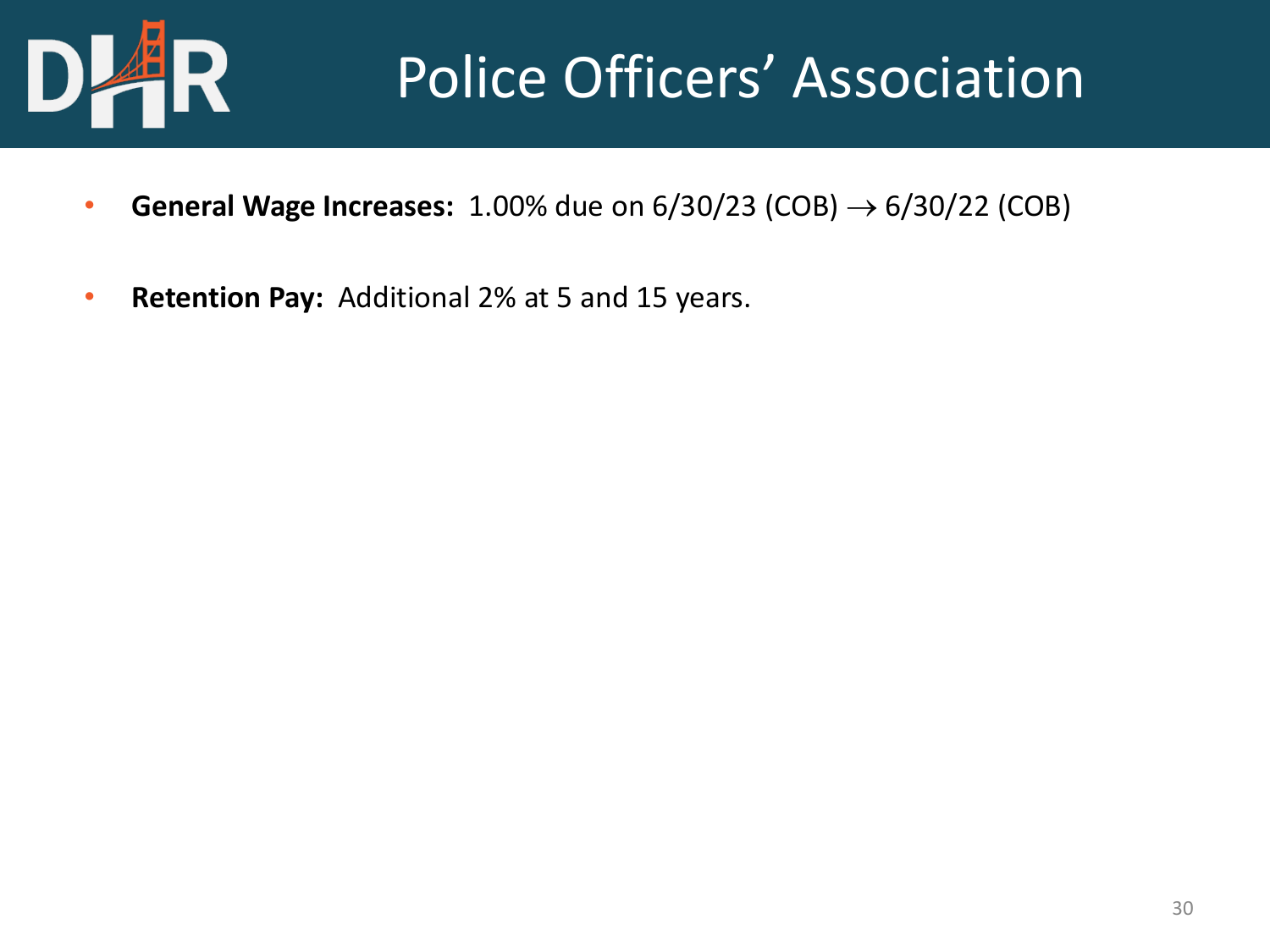

#### MEA Police

- **General Wage Increases:** 1.00% due on  $6/30/23$  (COB)  $\rightarrow 6/30/22$  (COB)
- **Retention Pay:** Additional 2% at 5 and 15 years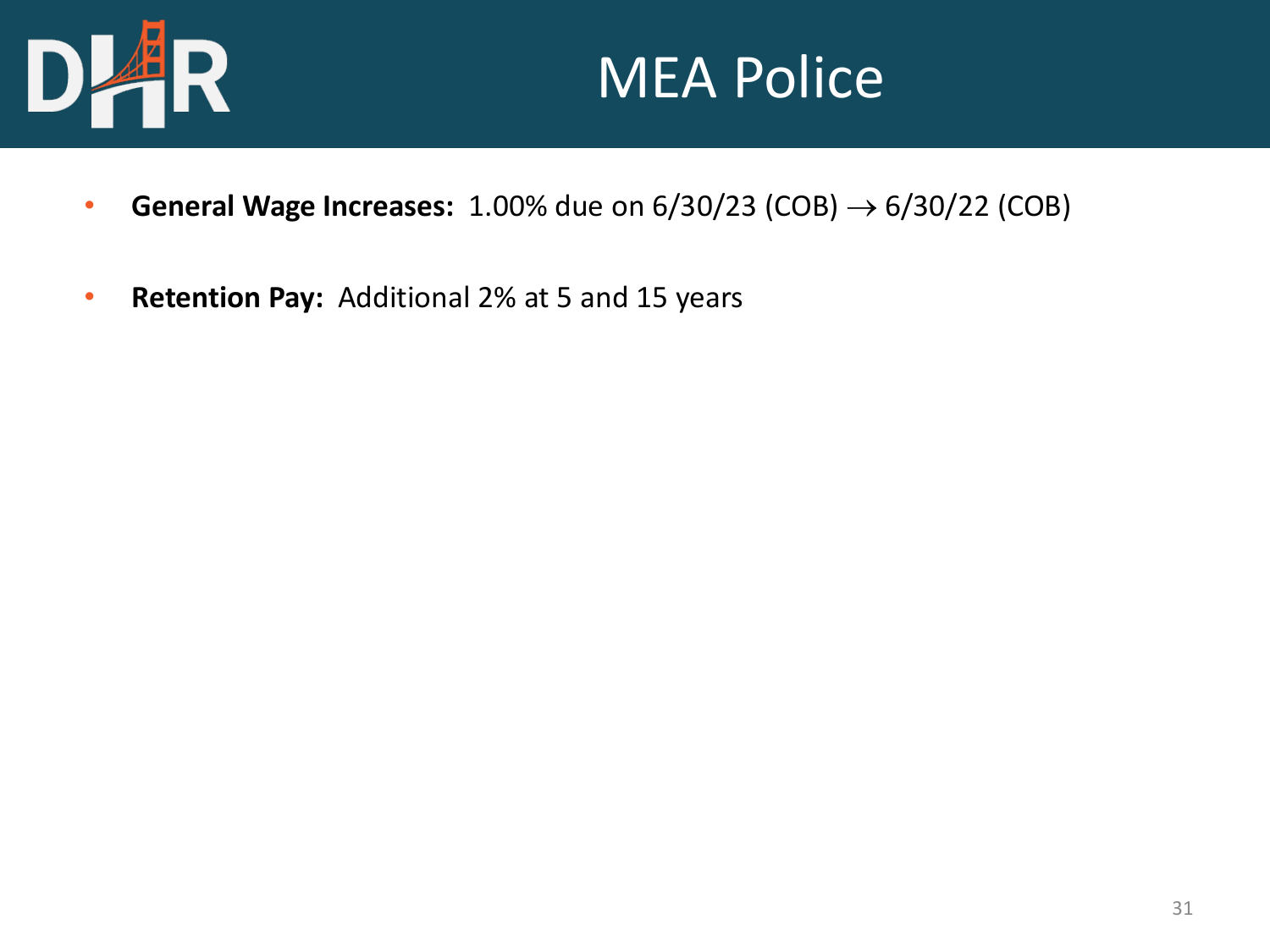

# Firefighters, Local 798

- **General Wage Increases:** 2.00% due on  $6/30/23$  (COB)  $\rightarrow 6/30/22$  (COB)
- **Overtime:** Waive 106-hour threshold through COB 6/30/23